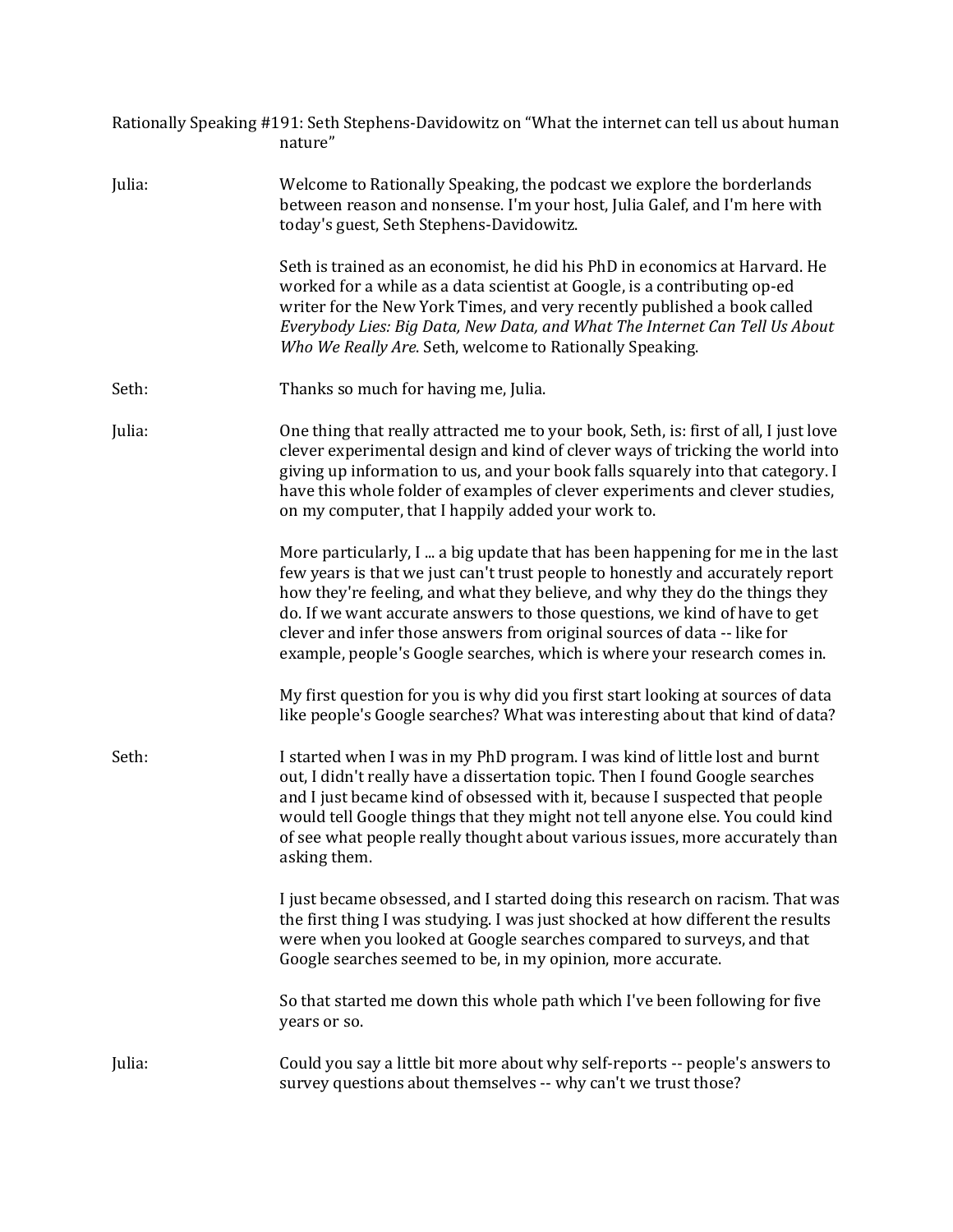| Seth:  | So people lie to themselves a lot. They forget something they did, or  you<br>know, they might be searching for racist jokes and doing a lot of bad things<br>to African-Americans, but they don't like to think of themselves as racist. So<br>that's one problem.                                                                                                                                                                      |
|--------|------------------------------------------------------------------------------------------------------------------------------------------------------------------------------------------------------------------------------------------------------------------------------------------------------------------------------------------------------------------------------------------------------------------------------------------|
|        | Then the second problem is that people just have been shown to shade the<br>truth, shade their answers in the direction of things that make them look<br>good, for whatever reason. Nobody knows exactly why. Maybe it's just<br>because it's a habit, people kind of lie consistently in everyday life.                                                                                                                                 |
| Julia: | So it's not-                                                                                                                                                                                                                                                                                                                                                                                                                             |
| Seth:  | You're kind of always trying to make yourself look better, and that habit<br>maybe carries over to a survey.                                                                                                                                                                                                                                                                                                                             |
| Julia: | Even though they're anonymous on the survey, right? I mean  I assume<br>most of these surveys are not collecting the person's name and address and<br>everything like that.                                                                                                                                                                                                                                                              |
| Seth:  | Yeah, they're anonymous, but still sometimes it feels a little weird to people.<br>So even if it's anonymous, they still lie.                                                                                                                                                                                                                                                                                                            |
|        | I think one big difference in surveys and Google is the survey can never give<br>you an incentive to tell the truth. It might give you an incentive to lie, but<br>there's no incentive to tell the truth. So people will just shade their answers<br>in the direction of what will make them look good. But with Google, you have<br>an incentive to get the information you need.                                                      |
| Julia: | Right, right. Good point.                                                                                                                                                                                                                                                                                                                                                                                                                |
| Seth:  | If you're gay, and you live in a place where it's hard to be gay, you don't have<br>an incentive to tell a survey, "I'm gay." But you do have an incentive to<br>search for gay porn. That would be kind of a classic example.                                                                                                                                                                                                           |
|        | If you're deciding whether to vote in an election, you don't have an incentive<br>to tell whether or not you're going to vote to surveys, but you do have an<br>incentive to search Google for voting information or voting locations or<br>polling places if you're actually going to vote.                                                                                                                                             |
| Julia: | Right. You mentioned racism as being one of the first topics that you started<br>investigating, and also I can imagine it's a topic where looking at people's<br>Google searches would be especially useful, or add an especial amount of<br>value, relative to the standard social science methodology of asking people<br>about their beliefs. Because racism is this kind of socially charged or socially<br>disapproved of attitude. |
| Seth:  | At least it was.                                                                                                                                                                                                                                                                                                                                                                                                                         |
| Julia: | Yeah I know, that's why I hesitated.                                                                                                                                                                                                                                                                                                                                                                                                     |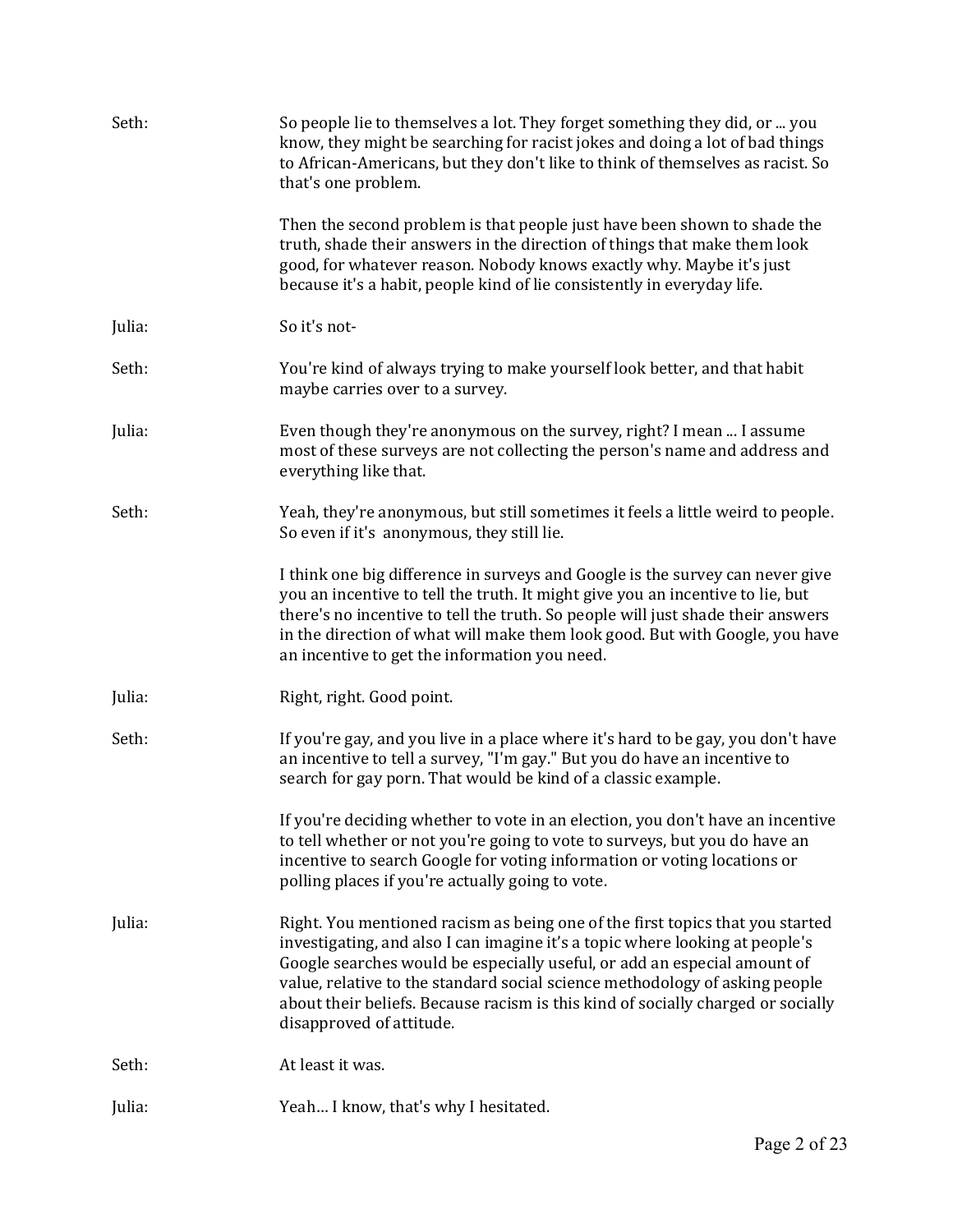| Seth:  | Yeah.                                                                                                                                                                                                                                                                                                                                                |
|--------|------------------------------------------------------------------------------------------------------------------------------------------------------------------------------------------------------------------------------------------------------------------------------------------------------------------------------------------------------|
| Julia: | We're recording this episode -- to our listeners, we're recording this episode<br>the week of the Nazi march or rally in Charlottesville, so as I was going back<br>over Seth's book, all the stuff about revealing America's latent or hidden<br>racism was especially salient to me.                                                               |
|        | What jumped out at you as surprising from looking at the Google search<br>data, compared to common wisdom, or to what other social science research<br>had shown? Actually, sorry  before you answer that, I suppose I should ask<br>you, where did you get the Google search data? I just can't go online and look<br>at Google search data, can I? |
| Seth:  | Yeah you can. There's a tool called Google Trends, where you can type in any<br>search term or any category of searches, and you can see where they're<br>searched most frequently and when they're searched most frequently.                                                                                                                        |
| Julia: | Great. And it's just sort of a representative, complete  the statistics are<br>across the whole country, and they're not weighted by where you live or<br>anything like that?                                                                                                                                                                        |
| Seth:  | Yeah, so it's the percent of total Google searches [out of the total].                                                                                                                                                                                                                                                                               |
| Julia: | Great.                                                                                                                                                                                                                                                                                                                                               |
| Seth:  | Some things are a little weird, they make it kind of hard to understand<br>sometimes, and they have a really high privacy threshold which I figured<br>out how to get around for a while, but now they blocked it. It's kind of a long<br>story but                                                                                                  |
| Julia: | Because of you? It's the Stephens-Davidowitz Rule at Google now?                                                                                                                                                                                                                                                                                     |
| Seth:  | I think, yeah, actually I'm pretty sure it's that.                                                                                                                                                                                                                                                                                                   |
|        | I worked at Google for a while so all my data is public, but at Google you<br>can find better ways to find the ideas and then confirm them publicly. But in<br>general, you can learn a lot from Google Trends.                                                                                                                                      |
| Julia: | Okay, so back to my question about what surprised you about racism in<br>America, from this data.                                                                                                                                                                                                                                                    |
| Seth:  | Okay, well a lot of things that surprised me don't surprise me anymore, but<br>surprised me when I was doing the research.                                                                                                                                                                                                                           |
| Julia: | You mean given current events?                                                                                                                                                                                                                                                                                                                       |
| Seth:  | Yeah. Wouldn't surprise me now, but when I was doing the research, and<br>people said we live in a post-racial society-                                                                                                                                                                                                                              |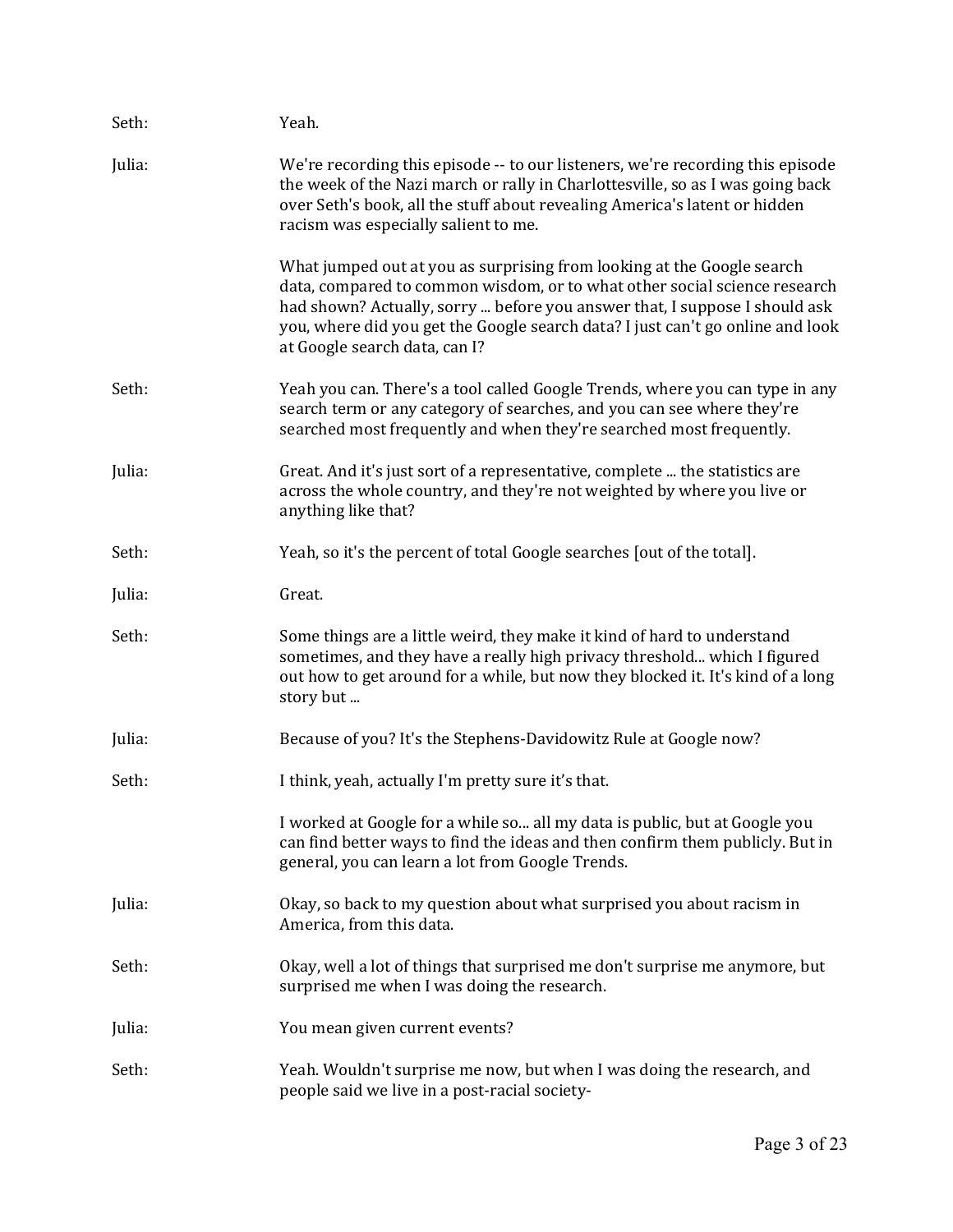| Julia: | Right. When was this, what year?                                                                                                                                                                                                                                                                                                                                                                                                                                                                                                          |
|--------|-------------------------------------------------------------------------------------------------------------------------------------------------------------------------------------------------------------------------------------------------------------------------------------------------------------------------------------------------------------------------------------------------------------------------------------------------------------------------------------------------------------------------------------------|
| Seth:  | What?                                                                                                                                                                                                                                                                                                                                                                                                                                                                                                                                     |
| Julia: | What year did you start doing this research?                                                                                                                                                                                                                                                                                                                                                                                                                                                                                              |
| Seth:  | I was doing it I think in 2011. Yeah, that was when I started. Obama was<br>elected and everyone was saying we've moved beyond a lot of the really<br>nasty racism in our country's history.                                                                                                                                                                                                                                                                                                                                              |
|        | When I started the research, I was just shocked by how frequently<br>Americans were searching for the N word  not like the "N word," the actual<br>N word.                                                                                                                                                                                                                                                                                                                                                                                |
| Julia: | The N word but not in quotes.                                                                                                                                                                                                                                                                                                                                                                                                                                                                                                             |
| Seth:  | Yeah.                                                                                                                                                                                                                                                                                                                                                                                                                                                                                                                                     |
| Julia: | Or not  yeah.                                                                                                                                                                                                                                                                                                                                                                                                                                                                                                                             |
| Seth:  | I thought it would be  when I first saw it and how frequent it is, like the<br>time period I was looking at, it was searched as frequently as "migraine" and<br>"Economist" and "Lakers" and "Daily Show." So, not a fringe search.                                                                                                                                                                                                                                                                                                       |
| Julia: | Yeah.                                                                                                                                                                                                                                                                                                                                                                                                                                                                                                                                     |
| Seth:  | I first thought, oh, rap lyrics. Like, that's what's going on. But the rap lyrics<br>are the version that ends in A, not R. It was basically jokes mocking and<br>humiliating African-Americans, was the big theme of it.                                                                                                                                                                                                                                                                                                                 |
|        | The other thing that was surprising was the location of the searches. Like I<br>would have thought that racism would be predominantly concentrated in<br>the deep South, in Mississippi, in Louisiana, in Alabama, if you think of our<br>country's history. And definitely these were among the places with the<br>highest search volumes, but also among the highest were upstate New York<br>and western Pennsylvania, eastern Ohio, industrial Michigan. The real divide<br>was not so much North versus South, but East versus West. |
| Julia: | Interesting.                                                                                                                                                                                                                                                                                                                                                                                                                                                                                                                              |
| Seth:  | Then it predicted this clear behavior you see back in the day that Barack<br>Obama, compared to other Democratic candidates, did far worse in places<br>that made a lot of racist searches. Like, it was a really, really strong predictor<br>of where Obama underperformed in the 2008 and 2012 elections.                                                                                                                                                                                                                               |
| Julia: | Interesting. Have you looked at that same correlation with how Trump<br>performed relative to Republican candidates in the past? Did that correlate<br>with the searches?                                                                                                                                                                                                                                                                                                                                                                 |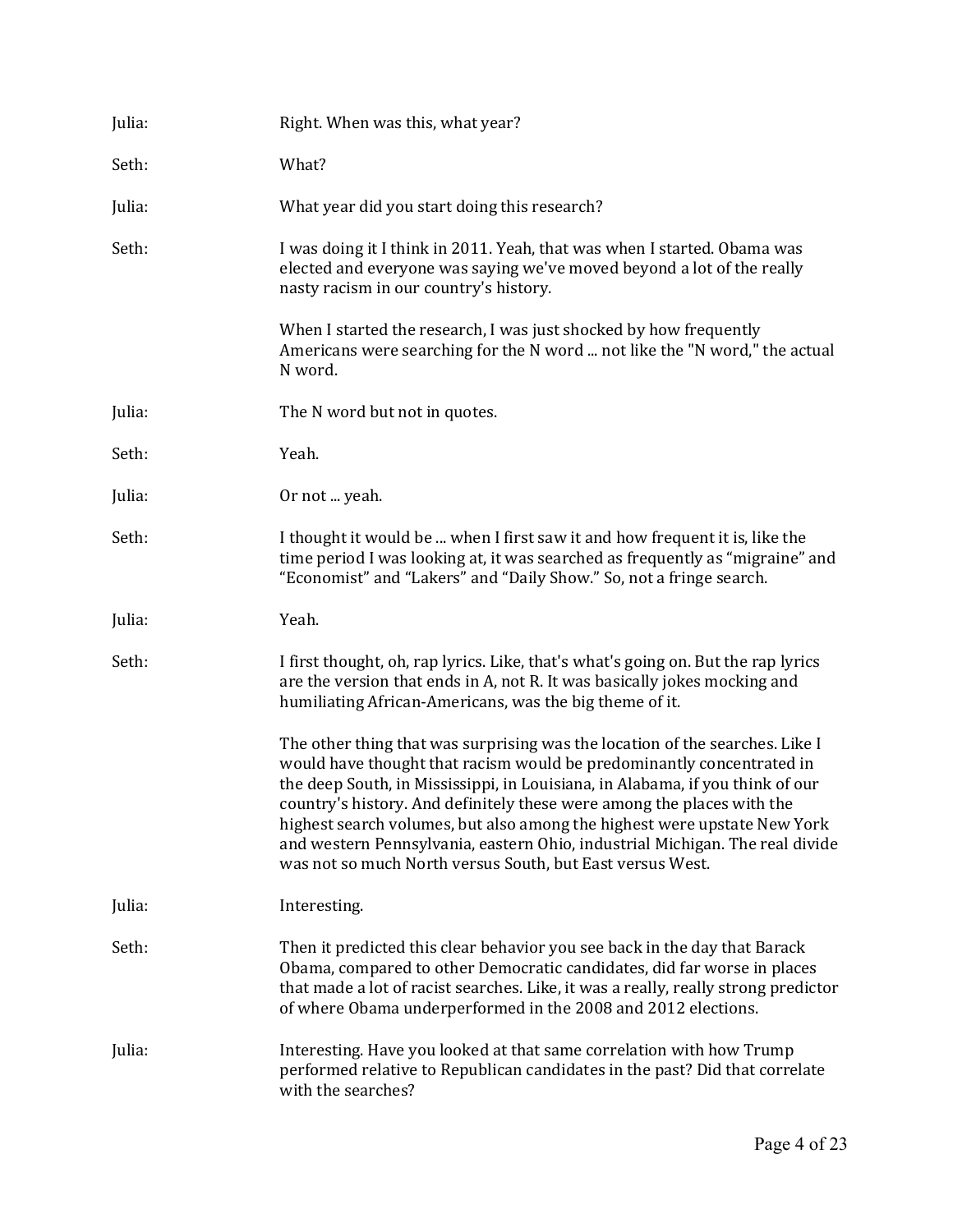| Seth:  | Nate Cohn, he's a data journalist at the New York Times, he asked for my<br>data. And he had all this data on Republican primary support, and he found<br>that basically racist searches was the highest predictor he could find of<br>Trump support in the Republican primary. Nate Silver found the same thing.                                                                                                                                                                                                                                                                                                           |  |
|--------|-----------------------------------------------------------------------------------------------------------------------------------------------------------------------------------------------------------------------------------------------------------------------------------------------------------------------------------------------------------------------------------------------------------------------------------------------------------------------------------------------------------------------------------------------------------------------------------------------------------------------------|--|
|        | It's a little harder to compare to other Republicans in the general election<br>because it's compared to the previous election where Obama was black, so<br>it's  there's a lot going on there, but I think it's pretty clear that racism<br>drove a lot of his support in the Republican primary.                                                                                                                                                                                                                                                                                                                          |  |
| Julia: | How confident can we be that that isn't just a result of areas that have<br>declining industries, like in the Rust Belt, people are disillusioned with the<br>current economic regime -- and those areas also happen to be racist, but<br>that's not why they're supporting Trump or dislike Democrats?                                                                                                                                                                                                                                                                                                                     |  |
| Seth:  | Yeah, so it's just that, basically, Nate Cohn and Nate Silver start controlling<br>for all these other variables. And it was still the racism that was predicting<br>Trump support.                                                                                                                                                                                                                                                                                                                                                                                                                                         |  |
| Julia: | So even after controlling for things like average income or unemployment-                                                                                                                                                                                                                                                                                                                                                                                                                                                                                                                                                   |  |
| Seth:  | Yeah, after controlling for demographics or economics or exposure to trade<br>or anything else, it's  a big predictor is racism.                                                                                                                                                                                                                                                                                                                                                                                                                                                                                            |  |
| Julia: | Right. How confident do you think we can be that we're interpreting<br>people's Google searches correctly?                                                                                                                                                                                                                                                                                                                                                                                                                                                                                                                  |  |
|        | You briefly mentioned considering other explanations for why people might<br>have been searching for the N word, like maybe it's rap lyrics. And you were<br>able to pretty confidently rule that out because of different spellings. But<br>there are a bunch of really interesting findings that you report in your book,<br>and I kept trying to ask myself, could there be other explanations for this, for<br>what people were searching for, other than the obvious straightforward<br>one?                                                                                                                           |  |
|        | Just to give an example -- I don't think this is in your book, but for the sake of<br>illustration -- if someone searches for the phrase "symptoms of depression,"<br>it's kind of unclear whether that's them revealing to Google that they think<br>they might be depressed, and that might give us a window into actual rates<br>of depression, beyond the rate of people who actually seek out help for<br>depression. Or, a different story we could tell is that people have friends who<br>are depressed and want to  they're worried about their friends and<br>wondering if they should try to help their friends. |  |
|        | How often do you think it comes up that we could be jumping to a<br>conclusion about why people are searching for those terms?                                                                                                                                                                                                                                                                                                                                                                                                                                                                                              |  |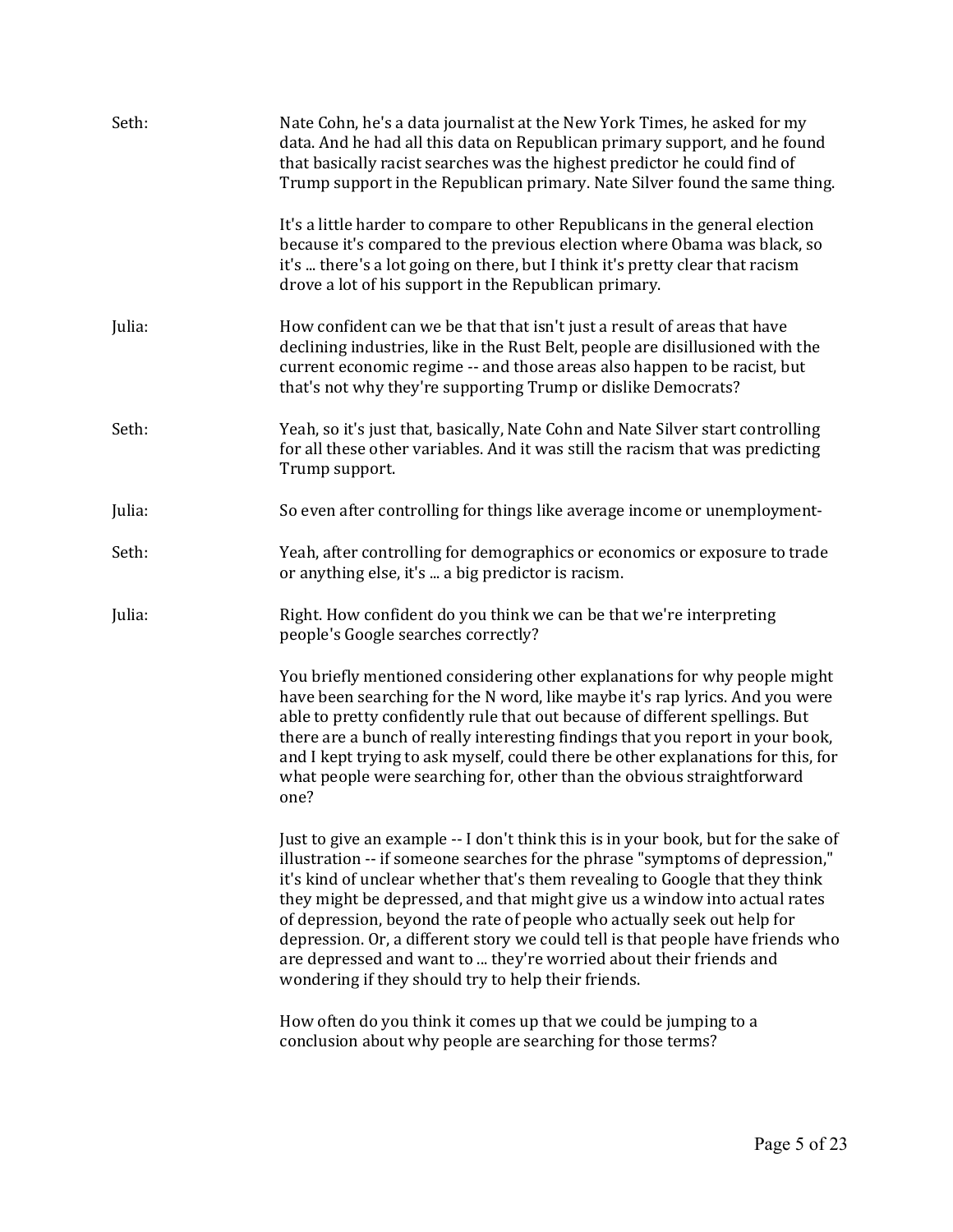| Seth:  | I think you never know why a particular individual makes a search, but in<br>aggregate, it tells you a lot about patterns. I definitely made a lot of racist<br>searches when I was writing my book.                                                                                                                                                                                                                                                                                              |
|--------|---------------------------------------------------------------------------------------------------------------------------------------------------------------------------------------------------------------------------------------------------------------------------------------------------------------------------------------------------------------------------------------------------------------------------------------------------------------------------------------------------|
| Julia: | Right, but you're probably not typical!                                                                                                                                                                                                                                                                                                                                                                                                                                                           |
| Seth:  | Yeah, I don't consider myself  I like to think I'm not racist. I think it'd be<br>different if you got the racist search data and it came back and it's like<br>Cambridge, Massachusets and Princeton, New Jersey, and like those are the<br>top places, you know, like "Wait, is that just professors doing research or<br>something?"                                                                                                                                                           |
|        | But when it comes back and it's West Virginia and Louisiana, Pennsylvania<br>and Michigan, I think it's a little more reliable. I think  when we do kind of<br>get ground truth, you see over and over again that the Google search data<br>correlates with real world outcomes. If you look at the parts of the country<br>that searched for God the most, it's almost perfectly correlated with<br>religious belief, it's the Bible belt and other areas with high rates of religious<br>faith. |
|        | I think one of the things that's interesting about that is it doesn't mean that<br>everybody who makes a search with God believes in God. Like, you could<br>search God, you know, proof that God does not exist. Actually I think one of<br>the top searches with God is the "God of War" video game, and that would<br>have to count in the data.                                                                                                                                               |
|        | But that's like 5% or 6% of searches, and then it's kind of swamped by all the<br>other reasons you search for God, which, you know, you're looking for God<br>quotes or Church of God or whatever. So that's why it correlates so strongly,<br>I think.                                                                                                                                                                                                                                          |
|        | With the health ones, again, when we actually have ground truth, when we<br>have CDC data, Google searches correlate very strongly with the actual<br>health conditions. Also if your friend has depression and they live near you --                                                                                                                                                                                                                                                             |
| Julia: | Oh, then maybe that's actually telling us about [about hidden rates of<br>depression].                                                                                                                                                                                                                                                                                                                                                                                                            |
| Seth:  | Yeah.                                                                                                                                                                                                                                                                                                                                                                                                                                                                                             |
| Julia: | I guess it would still undermine efforts to find correlations. Like, people who<br>search for fashion magazines and then search for symptoms of depression,<br>or something, we couldn't assume that --                                                                                                                                                                                                                                                                                           |
| Seth:  | Yes, at the individual level, that would be problematic. But at the community<br>level, that would still frequently work.                                                                                                                                                                                                                                                                                                                                                                         |
| Julia: | Right. To make sure I understand, the two main defenses you're giving of<br>being able to confidently interpret Google search terms are: First, that when                                                                                                                                                                                                                                                                                                                                         |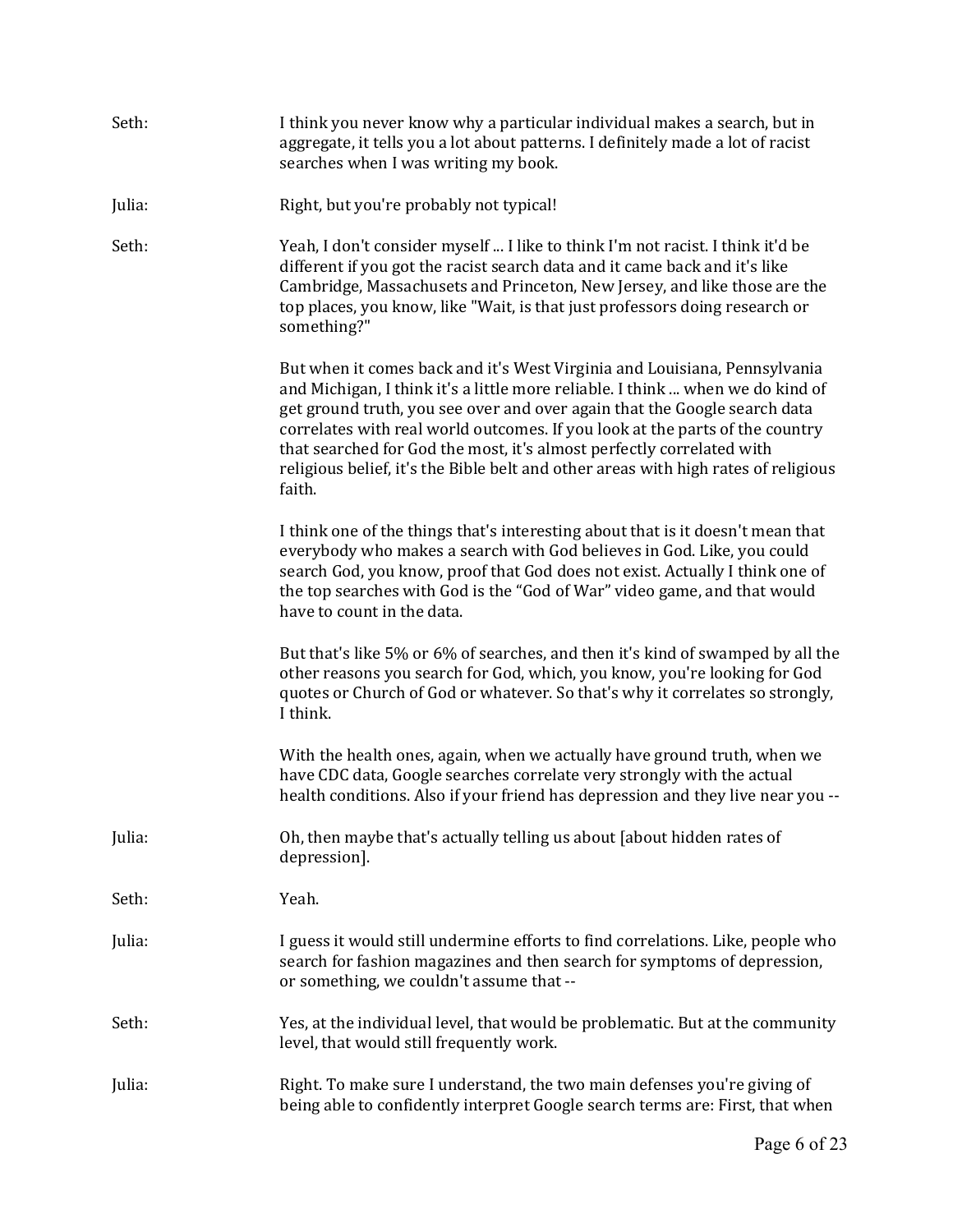|        | we are able to check the prevalence of search terms against some objective<br>measure, it tends to show that the search represents indeed what we<br>thought it represented. And two, the patterns that we find for these search<br>terms match what we already expected.                                                                                                                                                                                                                                                                                                                                                                                   |
|--------|-------------------------------------------------------------------------------------------------------------------------------------------------------------------------------------------------------------------------------------------------------------------------------------------------------------------------------------------------------------------------------------------------------------------------------------------------------------------------------------------------------------------------------------------------------------------------------------------------------------------------------------------------------------|
| Seth:  | Oh well, then it wouldn't be interesting, if you totally already expect-                                                                                                                                                                                                                                                                                                                                                                                                                                                                                                                                                                                    |
| Julia: | Well, that's kind of what I was going to say.                                                                                                                                                                                                                                                                                                                                                                                                                                                                                                                                                                                                               |
| Seth:  | Yeah, but it's not that it's expected, it's just there's not like any other<br>explanation that's like, if you saw health conditions and they always<br>correlate with hospitals or something. Maybe all the people who are<br>searching health conditions are doctors or something, that would change<br>how you think of it. Or if you saw the racist searches were all in college<br>towns, you could say oh, it's professors. But that doesn't happen. So that<br>kind of gives you some confidence. And with the racism thing, the fact that's<br>what they correlate with where Obama did worse, is I think another proof<br>that it means something. |
| Julia: | What about  One example you actually did talk about in the book is<br>comparing the rates of people searching for the phrase "I regret having<br>children," versus "I regret not having children." And if I'm remembering<br>correctly, it's much more common for people to search for "I regret having<br>children" than "I regret not having children."                                                                                                                                                                                                                                                                                                   |
| Seth:  | Yeah, even controlling for how many people have children.                                                                                                                                                                                                                                                                                                                                                                                                                                                                                                                                                                                                   |
| Julia: | Oh, interesting. I actually hadn't read or noticed that, so that's actually good<br>to know.                                                                                                                                                                                                                                                                                                                                                                                                                                                                                                                                                                |
|        | But again -- I don't know how common we should expect this to be, but -- I<br>don't have children, but I'm pretty sure I've searched for phrases like "I<br>regret having children" just because I was curious. I wanted to look at<br>information, examples of other people who had made the choice about<br>whether or not to have children, and were talking about whether they<br>regretted it.                                                                                                                                                                                                                                                         |
| Seth:  | Yeah.                                                                                                                                                                                                                                                                                                                                                                                                                                                                                                                                                                                                                                                       |
| Julia: | I suppose you could say, "Well, I wouldn't expect lot of people to be doing<br>that," but I don't know. It's not obvious to me that you shouldn't expect that.                                                                                                                                                                                                                                                                                                                                                                                                                                                                                              |
| Seth:  | I thought for that one, I just thought it interesting the questions people don't<br>ask. People don't ask, "Will I regret having children." Which may be the way,<br>if you were trying to decide whether to have children, you may phrase it that<br>way. But they do say afterwards that they regret having children.                                                                                                                                                                                                                                                                                                                                     |
|        | That one, I don't really make too much of that, because it's like a kind of<br>extreme statement. Not that many people. But I think it is just kind of                                                                                                                                                                                                                                                                                                                                                                                                                                                                                                      |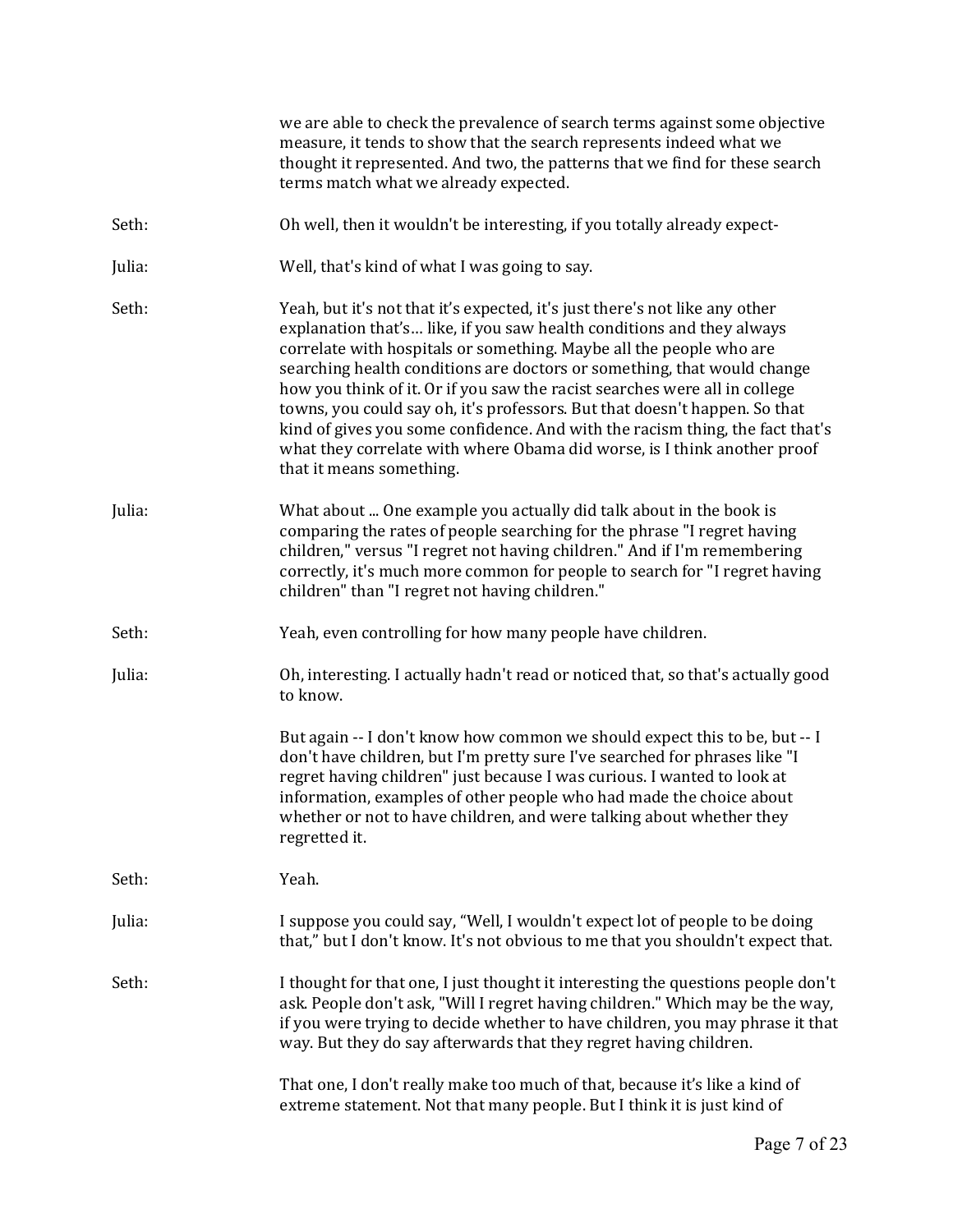|        | interesting that any idea, that you get a lot of people who tell Google things<br>that they might not tell other people.                                                                                                                                                                                                                                                                                                       |
|--------|--------------------------------------------------------------------------------------------------------------------------------------------------------------------------------------------------------------------------------------------------------------------------------------------------------------------------------------------------------------------------------------------------------------------------------|
| Julia: | Yeah. It is also interesting, and you point it out in the book, about how many<br>people use Google as kind of a confessional. They're not searching for<br>phrases like "symptoms of depression," they're searching for things like "I<br>am depressed," or "I am depressed today," you know, which  I agree, it's<br>harder to interpret that as something other than a statement about the<br>person.                       |
| Seth:  | It's kind of weird, I'm not totally sure what to make of it. I think maybe<br>because people tell Google things that they don't tell other people, they're<br>just in the habit of kind of confiding in Google, that they start typing<br>sentences. But it is definitely  yeah, "I regret having children" is such a<br>weird thing to type into Google.                                                                      |
| Julia: | Right. Does anyone type in "Dear Google, I regret having children"?                                                                                                                                                                                                                                                                                                                                                            |
| Seth:  | No, but people do search for "Google," though, which is kind of weird.                                                                                                                                                                                                                                                                                                                                                         |
| Julia: | That might just be  I bet I've done that though. I think that's probably just<br>muscle memory, like I forget  I'm not paying attention, I've forgotten I'm<br>actually on Google and I'm typing as if I'm typing something in the URL<br>window.                                                                                                                                                                              |
| Seth:  | Yeah.                                                                                                                                                                                                                                                                                                                                                                                                                          |
| Julia: | I don't know, maybe it's just me.                                                                                                                                                                                                                                                                                                                                                                                              |
| Seth:  | Yeah. But do you actually think you would type in, if you were trying to<br>decide what happens, regretting children, you think you'd type in "I regret<br>having children versus," like "Do people regret having children," or "Are<br>children a good decision?"                                                                                                                                                             |
| Julia: | Yeah, I don't know-                                                                                                                                                                                                                                                                                                                                                                                                            |
| Seth:  | A full sentence, you're basically saying  that starts with "I," you're basically<br>saying that that's you.                                                                                                                                                                                                                                                                                                                    |
|        |                                                                                                                                                                                                                                                                                                                                                                                                                                |
| Julia: | I agree it's the sort of natural straightforward explanation. It definitely feels<br>more common sense. I just  I keep getting burned with psychology, social<br>psychology where the common sense assumption about what's happening<br>just doesn't get borne out by the data. And so I've been trying to cultivate<br>this extra layer of wariness of assuming that my interpretation must be<br>correct if it sounds right. |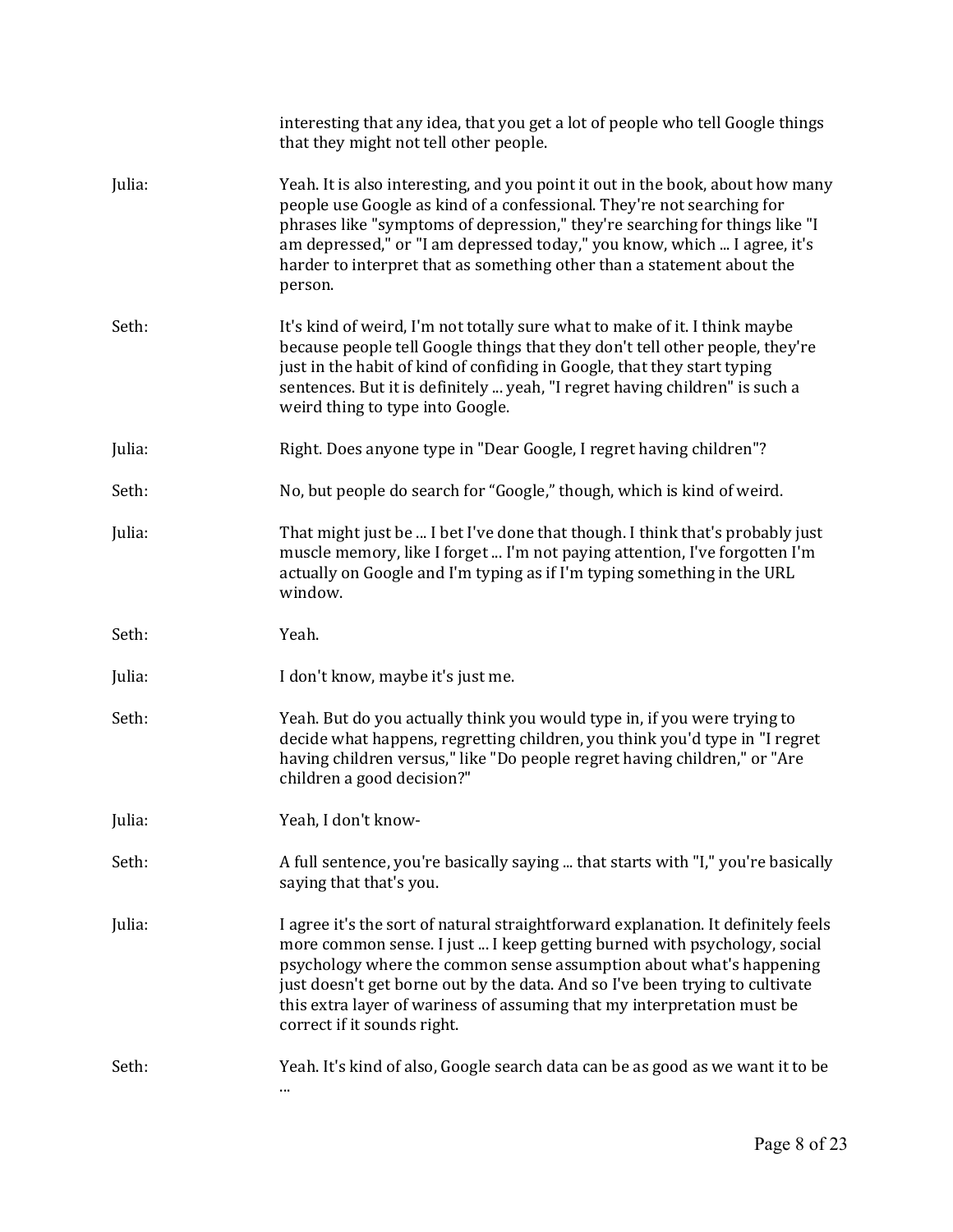| Julia: | How so?                                                                                                                                                                                                                                                                                                                                                                                                                                                                                                                                                                                                                                                                                                            |
|--------|--------------------------------------------------------------------------------------------------------------------------------------------------------------------------------------------------------------------------------------------------------------------------------------------------------------------------------------------------------------------------------------------------------------------------------------------------------------------------------------------------------------------------------------------------------------------------------------------------------------------------------------------------------------------------------------------------------------------|
| Seth:  | Because you could ultimately follow individuals over time. I just had<br>aggregated anonymous data, but you could know people's internet behavior<br>over time, and then you'd know if they actually had children and then you'd<br>be like, oh okay, that's the first time --                                                                                                                                                                                                                                                                                                                                                                                                                                     |
| Julia: | Oh, when you say you could, you mean Google could?                                                                                                                                                                                                                                                                                                                                                                                                                                                                                                                                                                                                                                                                 |
| Seth:  | Just in theory, I mean. That data exist. It's not made available, but  you<br>know, or depression, you can probably figure out whether someone's<br>actually making a search about themselves, if you had all their information<br>based on their online activity.                                                                                                                                                                                                                                                                                                                                                                                                                                                 |
|        | But sometimes people search "panic attacks" at like 3 A.M. or something, and<br>I think you're pretty sure at that point that that person's actually having a<br>panic attack, even if not everybody who searches for panic attack is having a<br>panic attack. There definitely can be clues if you kind of dig down deeper<br>into the data, that could tell you with more confidence what's actually<br>causing that search.                                                                                                                                                                                                                                                                                    |
| Julia: | You talked about a kind of validation of the Google search results by<br>comparing them -- aggregate search terms for disease, for example,<br>comparing them against rates of the disease.                                                                                                                                                                                                                                                                                                                                                                                                                                                                                                                        |
|        | Is there any way to validate Google search terms as a metric for other things<br>at the individual level? Like  I don't know, again, it seems pretty intuitive<br>that people who search for the N word online or for N word jokes are more<br>likely to be actually racist, but is there any way that we could in the future --<br>I understand your research is pretty new, but -- some way that we could<br>theoretically check to see if people who search for those things are more<br>likely to behave in a racist way? Or more likely to  I don't know, judge<br>people's resumes differently if they're black versus white, even if it's the<br>same resume, things like that? Does that seem worth doing? |
| Seth:  | Not at the individual level yet, although you know, maybe someone will kind<br>of  you have to, at this point, get people to volunteer to give you their<br>search data and then do some experiments based on that. I guess you could<br>do it.                                                                                                                                                                                                                                                                                                                                                                                                                                                                    |
|        | But they already are comparing the aggregate data on racism to various<br>offline behaviors, the Obama voting pattern was one, and then the Trump<br>support. And then recently people have found that wages, that places with<br>bigger white-black wage gaps have higher Google [search rates], and this<br>seems to survive a lot of controls. It does seem like at least in aggregate, this<br>is predicting something pretty important.                                                                                                                                                                                                                                                                       |
| Julia: | Yeah. One interesting thing that you can do with this kind of data, that you<br>might have mentioned briefly but we haven't really talked about yet, is the                                                                                                                                                                                                                                                                                                                                                                                                                                                                                                                                                        |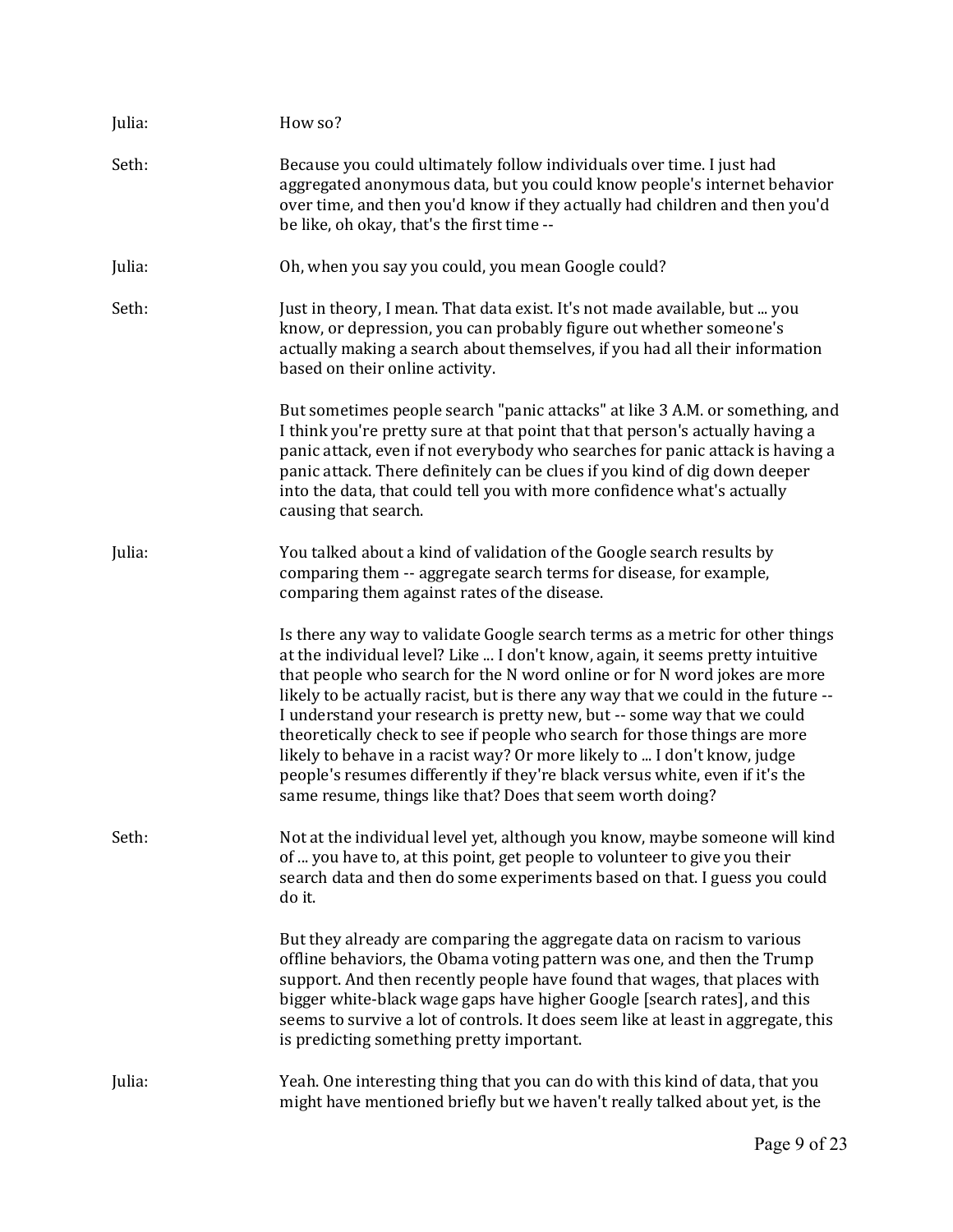|        | temporal component. You can look at how searches change in response to<br>certain events or over time in certain areas. One cool example you talk about<br>in the book is the effects of Obama's speech after some terrorist attack. I<br>could explain it, but why don't you talk a little bit about Obama's speech and<br>what you were able to learn from people's searches during and after it?                                  |
|--------|--------------------------------------------------------------------------------------------------------------------------------------------------------------------------------------------------------------------------------------------------------------------------------------------------------------------------------------------------------------------------------------------------------------------------------------|
| Seth:  | Yeah, so this was with Evan Soltas, who I say is a "scholar" at Princeton, but<br>he's actually like a junior. He's like a total prodigy, you're going to be seeing<br>his name in the future. If this is the first time you hear him, he's going to be<br>big in the future.                                                                                                                                                        |
| Julia: | Good to know. We'll see searches for Evan Soltas go up.                                                                                                                                                                                                                                                                                                                                                                              |
| Seth:  | Yeah. We're doing this research on Islamophobia when  it's not really a<br>phobia, it's like rage against Muslims. You kind of see there are a lot of<br>maniacs who make searches like "I hate Muslims," or "Kill Muslims," or                                                                                                                                                                                                      |
| Julia: | That is such a weird thing to type into Google, just like, "I hate Muslims."<br>What do you expect Google to give you?                                                                                                                                                                                                                                                                                                               |
| Seth:  | I think it goes into this idea that people make  when they're emotionally<br>charged, make kind of statements that aren't necessarily, it's not clear what<br>they're hoping to get from Google. Again, these guys aren't really necessarily<br>I assume guys -- and gals, I guess -- are not exactly totally sane, so they're<br>kind of just expressing some sort of rage.                                                         |
| Julia: | Not sane in that moment? You're not, you know, suggesting that they're<br>mentally ill.                                                                                                                                                                                                                                                                                                                                              |
| Seth:  | Yeah, you'll also see it at the highest, like 3 A.M., which kind of also gives you<br>a sense of what these people are  maybe they're not sleeping. But then they<br>also predict  even though they are these weird searches, like "What does it<br>even mean?" they actually predict very strongly hate crimes against<br>Muslims. So when these searches are high, there tend to be more hate crimes<br>committed against Muslims. |
|        | But then we were analyzing these searches after the San Bernardino attack,<br>and after the San Bernardino attack, there was an explosion of these<br>searches. Like the top search with the word "Muslim" was "Kill Muslims."                                                                                                                                                                                                       |
| Julia: | Wow.                                                                                                                                                                                                                                                                                                                                                                                                                                 |
| Seth:  | A few days afterwards, Obama gave this speech where he was kind of trying<br>to calm down this mob. I think a lot of people had realized that something<br>had gone out of control in in Americans' attitudes towards Muslims, and he<br>gave this speech that was nationally televised and got a lot of attention.                                                                                                                  |
|        | It was kind of a beautiful speech, kind of classic Obama, got rave reviews<br>from all the serious sources, from the New York Times, the LA Times,                                                                                                                                                                                                                                                                                   |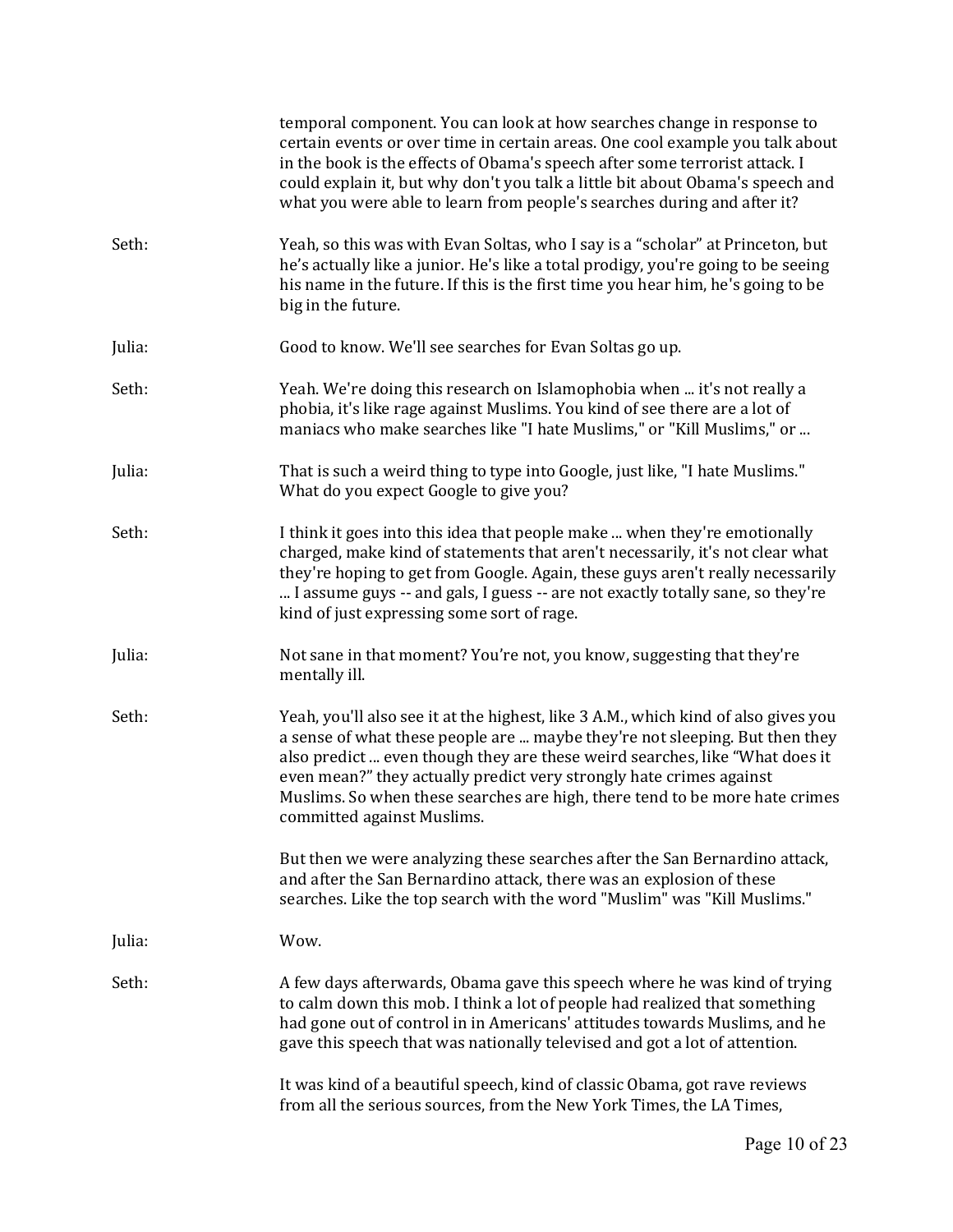Newsweek, saying how beautiful a speech it was. And he talks about how it's our responsibility as Americans to not give in to this fear, to kill the freedom, to not judge people based on their religion.

Evan and I were actually working on a New York Times column on this topic during that week when Obama gave the speech, and we're like, "Oh, let's see if this helps calm things down." Our idea was that it probably would have. People thought it was a great speech, everyone else seemed to think it was a great speech. We went to the data and we said, "Was there a big drop in these really nasty searches about Muslims during and after Obama's speech?"

And we see that not only did the searches not drop, they didn't stay the same. They definitely shot up and stayed up afterwards. More searches for "Kill Muslims" and "I hate Muslims" and "No Syrian refugees" and "Muslims are evil." So it seemed like, everything Obama was doing was actually backfiring.

But then at the end of the speech, Obama kind of gives this one line that seemed to have a different effect, where he said that, "We have to remember that Muslim Americans are our friends and neighbors. They're our sports heroes. They're the men and women who will die for our country."

Then basically 30 seconds after he says this, you see for the first time the top descriptor of Muslim on Google was not "Muslim terrorist," or "Muslim extremist," or "Muslim refugees." It was "Muslim athletes," and followed by "Muslim soldiers." These kinda kept the top two spots for many days afterwards.

## Julia: Interesting.

Seth: What we suggested in our Times piece, Evan and I, was that basically if you want to change peoples minds, kinda calm an angry mob, you don't want to lecture them about things they've been told a thousand times, and tell them what they should do, and what is their responsibility. But maybe provoke curiosity, change how they think about this group that's causing them so much rage.

> Then -- we published this in The New York Times, then -- I think it's not crazy when you write a New York Times column to think that people in high places read that. Perhaps in Obama's government.

Because Obama a couple weeks later gave another speech in a Baltimore Mosque, and again it got a lot of attention. Again it was on national TV. But this time he basically stopped with all the lectures, and the sermons.

He doubled down on the curiosity strategy, where he talked about how Muslim Americans built the skyscrapers of Chicago, and how Thomas Jefferson had a copy of the Quran. Then you see after this speech most of these anti-Muslim searches actually dropped.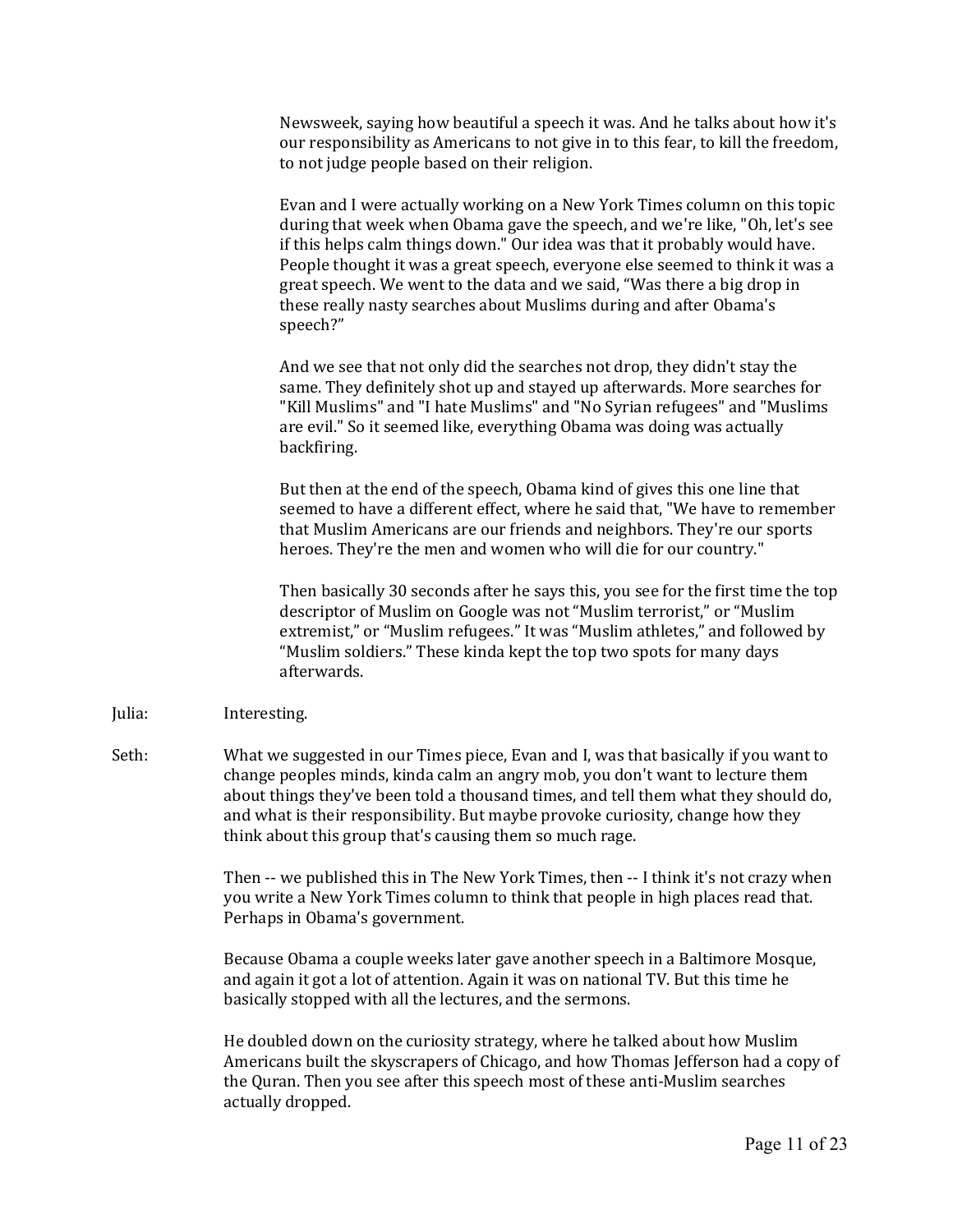|        | So it did seem  like, obviously I'm not gonna take from two speeches that we<br>learned how to end hatred. But I think it is suggestive, and does suggest that we<br>could use some of this data to turn something seemingly as insane as how to calm an<br>angry mob into a real science.                                                                                                     |
|--------|------------------------------------------------------------------------------------------------------------------------------------------------------------------------------------------------------------------------------------------------------------------------------------------------------------------------------------------------------------------------------------------------|
| Julia: | That is really interesting. Is there any way to tell from the data that we have<br>whether  I mean, there's two stories that you could tell. One is that people who<br>hadn't previously been angry at Muslims were made angry by Obama's speech -- the<br>first part of it, anyway, of his first speech. So they started searching for, "kill<br>Muslims."                                    |
|        | Or, you could tell the story that the same people who were angry at Muslims are<br>angry at them still, so Obama's speech didn't help. He's reminded them that they<br>dislike Muslims, and now they're doing more searches. So is there any way to tell<br>whether it's more searches from the same people, like the same IP addresses, or<br>searches across a broader range of people?      |
| Seth:  | In theory, yes, because that data exists. But not with the data that is publicly<br>available now.                                                                                                                                                                                                                                                                                             |
| Julia: | Got it.                                                                                                                                                                                                                                                                                                                                                                                        |
| Seth:  | You could look at areas, which we haven't done. You could look at areas, you know,<br>since there is significant variation in how frequently these searches are made in<br>different areas. You could say, Is it areas that didn't previously have these attitudes,<br>versus areas that had these attitudes in big numbers? But you couldn't, at least now,<br>do it at the individual level. |
|        | I'm kinda hoping that because of the power of this data, like, there will be more<br>support for, while protecting peoples anonymity, giving some of the data at the<br>individual level. Because I do think it is really, really powerful.                                                                                                                                                    |
| Julia: | Tell the truth -- you're secretly hoping that some hacker is just going to release a ton<br>of search data that you can then use for research, right?                                                                                                                                                                                                                                          |
| Seth:  | I am. And also because it'll be embarrassing for everybody else, but it wouldn't be<br>embarrassing for me. 'Cause I can credibly say every search was for research<br>purposes.                                                                                                                                                                                                               |
| Julia: | Oh, that's so true. Oh, man. I should totally write a book about weird sexual<br>preferences and I'd just be covered for life.                                                                                                                                                                                                                                                                 |
| Seth:  | Yeah. Well actually, AOL  I have used this data a little bit in my research, and I talk<br>at one point in the book about how AOL released their data anonymously, in<br>aggregate, to researchers. It was a huge disaster, which is one of the reasons that-                                                                                                                                  |
| Julia: | Because it could be de-anonymized right?                                                                                                                                                                                                                                                                                                                                                       |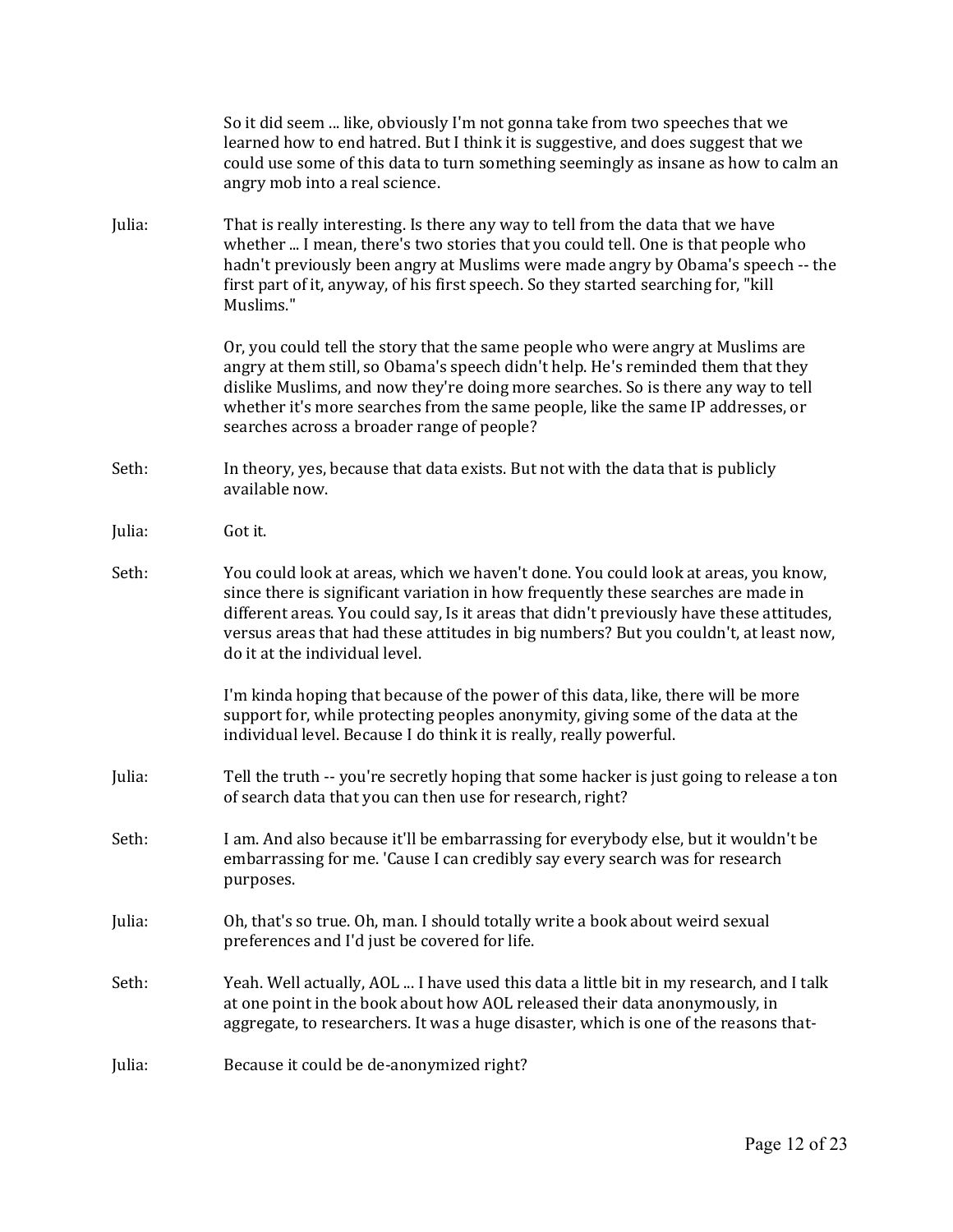| Seth:  | Yeah, because they just didn't think twice, like, some mid-level employee just gave it<br>to researchers. Just like, "Yeah, here, this sounds interesting."                                                                                                                                                                                                                                                                                                                                                                                                                                                                                                                                                                            |  |
|--------|----------------------------------------------------------------------------------------------------------------------------------------------------------------------------------------------------------------------------------------------------------------------------------------------------------------------------------------------------------------------------------------------------------------------------------------------------------------------------------------------------------------------------------------------------------------------------------------------------------------------------------------------------------------------------------------------------------------------------------------|--|
| Julia: | Right.                                                                                                                                                                                                                                                                                                                                                                                                                                                                                                                                                                                                                                                                                                                                 |  |
| Seth:  | Then someone would search their address and their name, and then like "herpes<br>symptoms" or something.                                                                                                                                                                                                                                                                                                                                                                                                                                                                                                                                                                                                                               |  |
| Julia: | Right. Oh, God.                                                                                                                                                                                                                                                                                                                                                                                                                                                                                                                                                                                                                                                                                                                        |  |
| Seth:  | People are figuring all this out. Yeah. So now they're, I think rightfully, very cautious.<br>But I think there are ways to do this, in ways that would protect people's anonymity<br>but still help with the research.                                                                                                                                                                                                                                                                                                                                                                                                                                                                                                                |  |
| Julia: | Maybe Google could hire some really good hackers to try to de-anonymize the data,<br>and only when the hackers failed would they release it to researchers. Oh, but they'd<br>have to kill the hackers afterwards                                                                                                                                                                                                                                                                                                                                                                                                                                                                                                                      |  |
| Seth:  | They do that with a lot of their products, that's the way they test a lot of their<br>products. Yeah.                                                                                                                                                                                                                                                                                                                                                                                                                                                                                                                                                                                                                                  |  |
| Julia: | Oh, nice. What was I gonna say? Oh, just one last thing on people's reactions to<br>Obama's speech thing, and people's reactions to different strategies to get them to<br>be less racist, or less hateful: The thing that motivated my question, about "Is it the<br>same people, or a broader base of people, doing racist searches?"  was that I have<br>this worry, or intuition -- this hunch People tend to look at the most extreme<br>members of society and what happens with them to determine what is the right<br>outreach strategy. Or the right rhetorical approach. But it might just be the case that<br>the strategy that works best for most of the population works worst for this most<br>extreme group of people. |  |
|        | So, for example, it might be the case that the majority of the population is shamed<br>into trying to not be racist by speeches like this. Not necessarily because they like<br>Obama and want to live up to his ideals, but because they think that Obama<br>represents society's ideals, and they don't want to be judged a bad person by<br>society.                                                                                                                                                                                                                                                                                                                                                                                |  |
|        | Then there's the small minority of people who react very strongly against that.<br>They're maybe the people who visit 4 chan and who are making the alt-right a thing<br>now. And they're gonna react really negatively against that, and sort of do the<br>opposite of what the prestigious societal leaders tell them to do. And we just can't<br>have it both ways, you know? We have to choose whether we want to try to de-<br>radicalize the alt-right, or to shame the majority of society into not being racist. That<br>kind of thing.                                                                                                                                                                                        |  |
|        | This is just a hunch.                                                                                                                                                                                                                                                                                                                                                                                                                                                                                                                                                                                                                                                                                                                  |  |
| Seth:  | Yeah, it might be. I mean, I think, for the hate crimes thing, with what was going<br>after the San Bernardino attacks and what Muslim Americans have been                                                                                                                                                                                                                                                                                                                                                                                                                                                                                                                                                                             |  |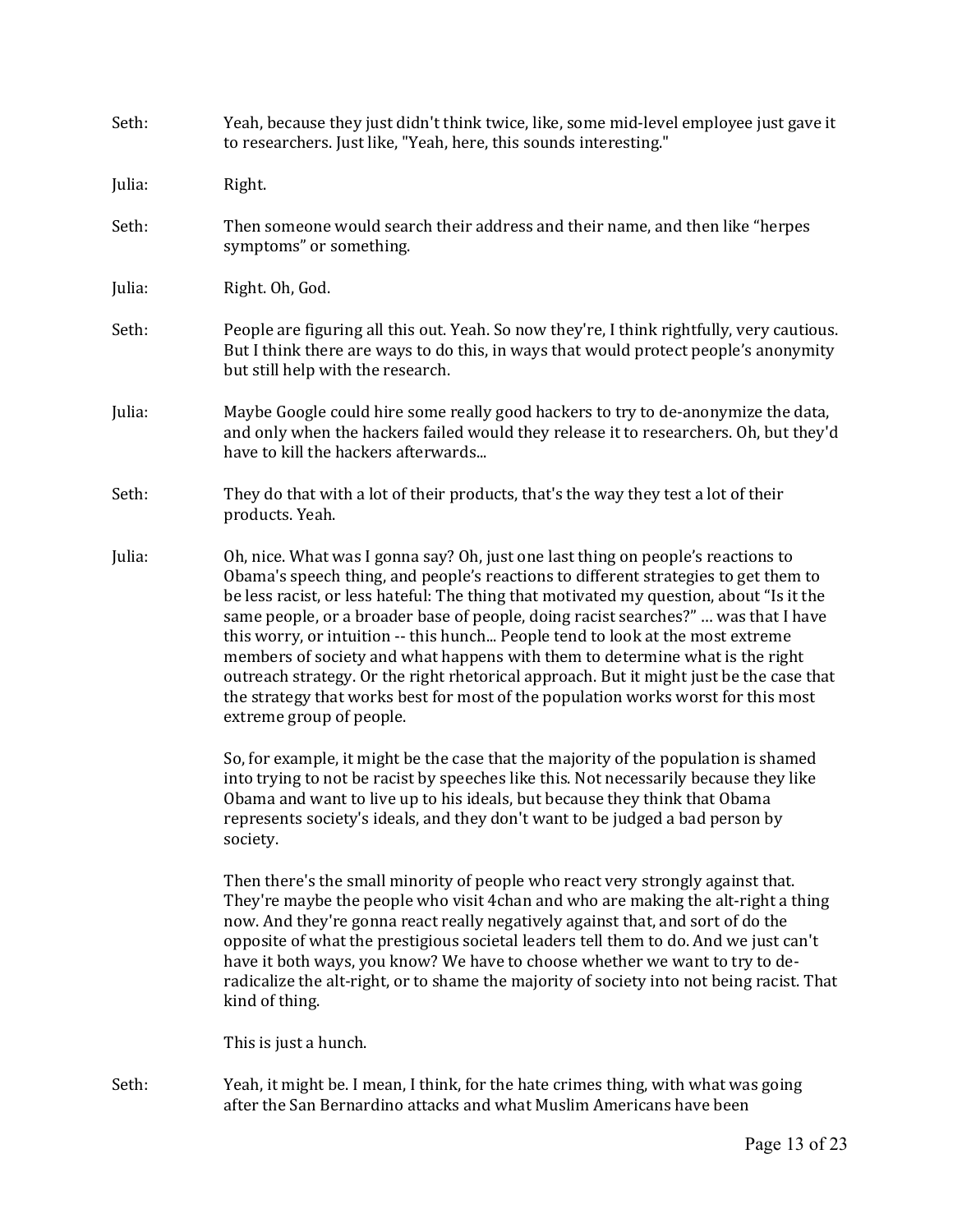|        | experiencing after terrorist attacks, I think they probably will be more concerned<br>with the extreme fringe members. The people who tend to shoot Muslims, or attack<br>Mosques, or terrify Muslims. But, I think that was more the goal of Obama's speech<br>at that point. But, yeah, it's certainly possible.                                                                                |  |
|--------|---------------------------------------------------------------------------------------------------------------------------------------------------------------------------------------------------------------------------------------------------------------------------------------------------------------------------------------------------------------------------------------------------|--|
|        | I think in general that's right. That is something that probably we don't do enough of<br>in research, which is -- we usually like to test whether something is effective or not,<br>on average. Clearly things that are effective for one group may backfire for another<br>group.                                                                                                               |  |
| Julia: | Right. Do you think that it's good on net for it to become common knowledge that<br>just how frequently people search for these things that are generally considered<br>shameful or secret? Like secret prejudices, or secret fears about their body, or things<br>like that?                                                                                                                     |  |
| Seth:  | I don't know. Initially I thought it was  So I think the secret body one is definitely --<br>you know, like secret insecurity -- I think is generally good. Because I think when<br>people learn that they're not alone in their insecurity You know, I talked a lot<br>about men's bodily insecurity and their focus on man boobs or whatever. Which is<br>kinda, it's actually a serious issue. |  |
| Julia: | No, right.                                                                                                                                                                                                                                                                                                                                                                                        |  |
| Seth:  | There are a lot of serious issues that I talk about in the book. Where I think making<br>people aware of how common these fears are will make them feel less alone.                                                                                                                                                                                                                               |  |
|        | But like, you could say that the racism thing is like, "Oh, why should I feel so<br>secretive? Why should so bad in my racism when there are all these other racists out<br>there?"                                                                                                                                                                                                               |  |
| Julia: | Yeah. So that, I was kinda being a little tricksy by lumping those two examples<br>together as if they were examples of the same thing. Because I feel exactly the same<br>way. People's insecurities, or weird sexual picadillos or whatever, it seems good for<br>it to be known that -- you feel weird, but you're not actually that weird.                                                    |  |
|        | But when it comes to racism I'm really torn. Or other sort of socially damaging<br>attitudes. Because on the one hand-                                                                                                                                                                                                                                                                            |  |
| Seth:  | Well even the sex-                                                                                                                                                                                                                                                                                                                                                                                |  |
| Julia: | Yeah, go on?                                                                                                                                                                                                                                                                                                                                                                                      |  |
| Seth:  | Even the sexual stuff, it's not clear that  We have this idea that, you know, that like<br>there's something good about a large number of people having it. Like if five percent<br>of men are gay then men should not be embarrassed -- and I don't think they should,<br>to be gay.                                                                                                             |  |
|        | But like, if you have a sexual preference that one in a hundred thousand people<br>have, I don't think, necessarily, that means you should be embarrassed of it. That's                                                                                                                                                                                                                           |  |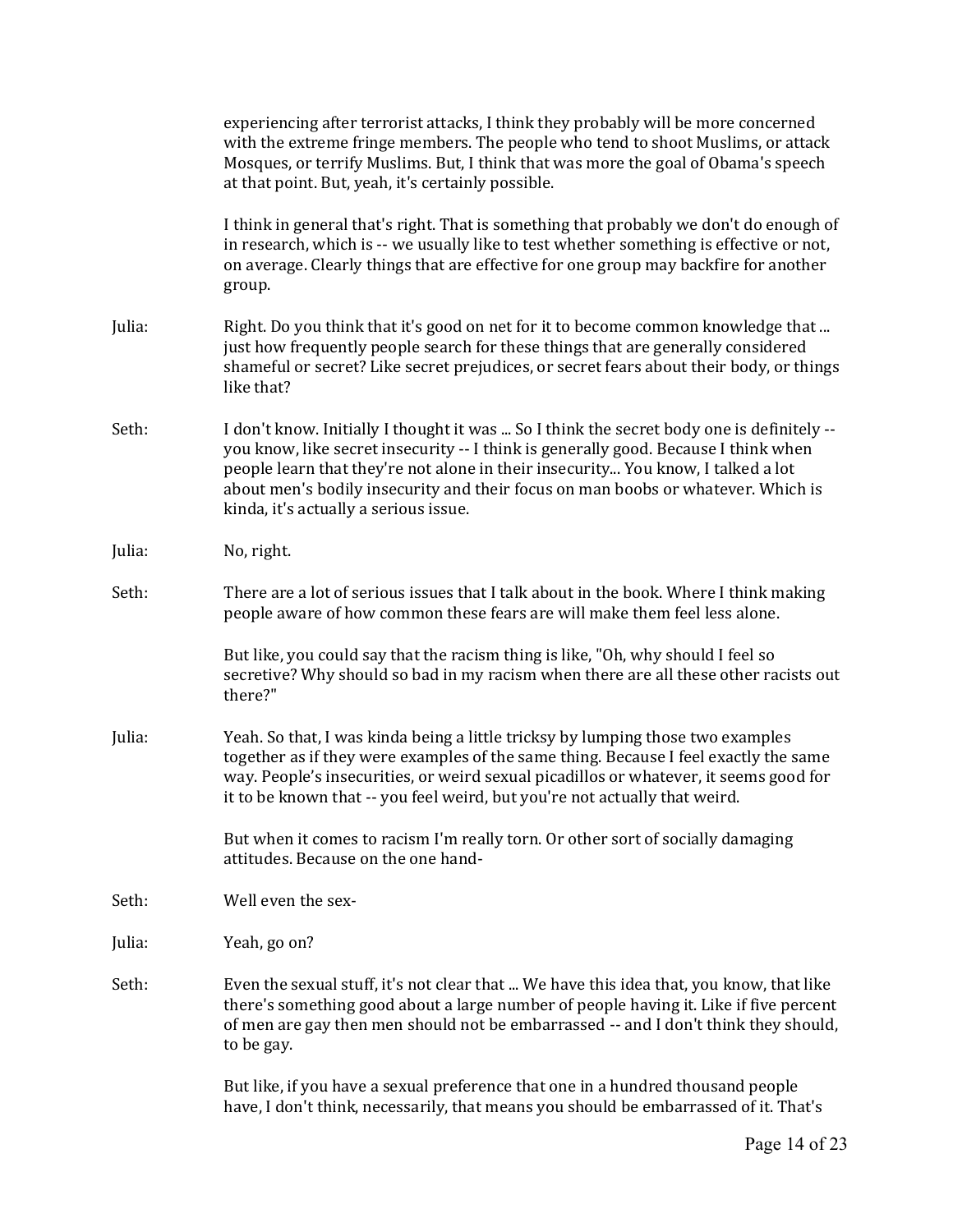definitely something that this data would also reveal. Things that maybe you thought were more common aren't actually as common.

- Julia: Oh, I see, it could go the other way. Right.
- Seth: Like, yeah, I would say pretty much ... Everyone always assumes that everything I research I'm talking about myself. But everything I discovered was not me at all. All my insecurities, it turns out, are just totally weird.
- Julia: That's so funny. Oh, wow.

Well, so about the racism one: The way I've been thinking about it recently, even before reading your book, just looking at Trump and sort of the way that the altright has become so much more main stream than it was five years ago… It doesn't seem to me, necessarily, that the country is becoming more racist. But it does seem to me that Trump and the whole discourse around Trump is creating *common knowledge* about the racism of this country.

I've just been really torn about whether that's good or bad, because on the one hand you could tell a story where it's good, and that, well -- at least now our country knows. We know what we're up against, maybe now people will sort of take us seriously when we say that it's important to fight racism, 'cause it's become much more explicitly a problem. Or, like, the problem has become more explicit.

But on the other hand you could tell a story where it's bad. Because, let's say racism is really common and a lot of people, maybe even a majority of people, are actually racist and search for N word jokes online. They're still not necessarily going to feel emboldened to push publicly, as a group, for racist policies, if they don't realize that a lot of people are also racist. Even if each individual person knew that racism was common, they still wouldn't be emboldened, unless they knew that other people also knew that this was a common belief.

It's only when you get to this third stage, of common knowledge, where each individual racist person knows that *everyone else knows* that racism is common. And it's there where you start, that's like the spark that makes those individual people feel like they'll be totally fine and protected if they start pushing these attitudes in public.

That feels like the stage that we're getting to with Trump. It also feels like the kind of thing that -- apologies, but -- research like yours could sort of help create.

- Seth: I mean, I'm gonna be honest, I just really interested in things and don't think of the third level, of common knowledge.
- Julia: I feel you, man. And I'm not pushing for censorship at all. Like, I-
- Seth: I also think it does get hard, once you start having those questions in your mind. Like, it becomes really hard to even do research.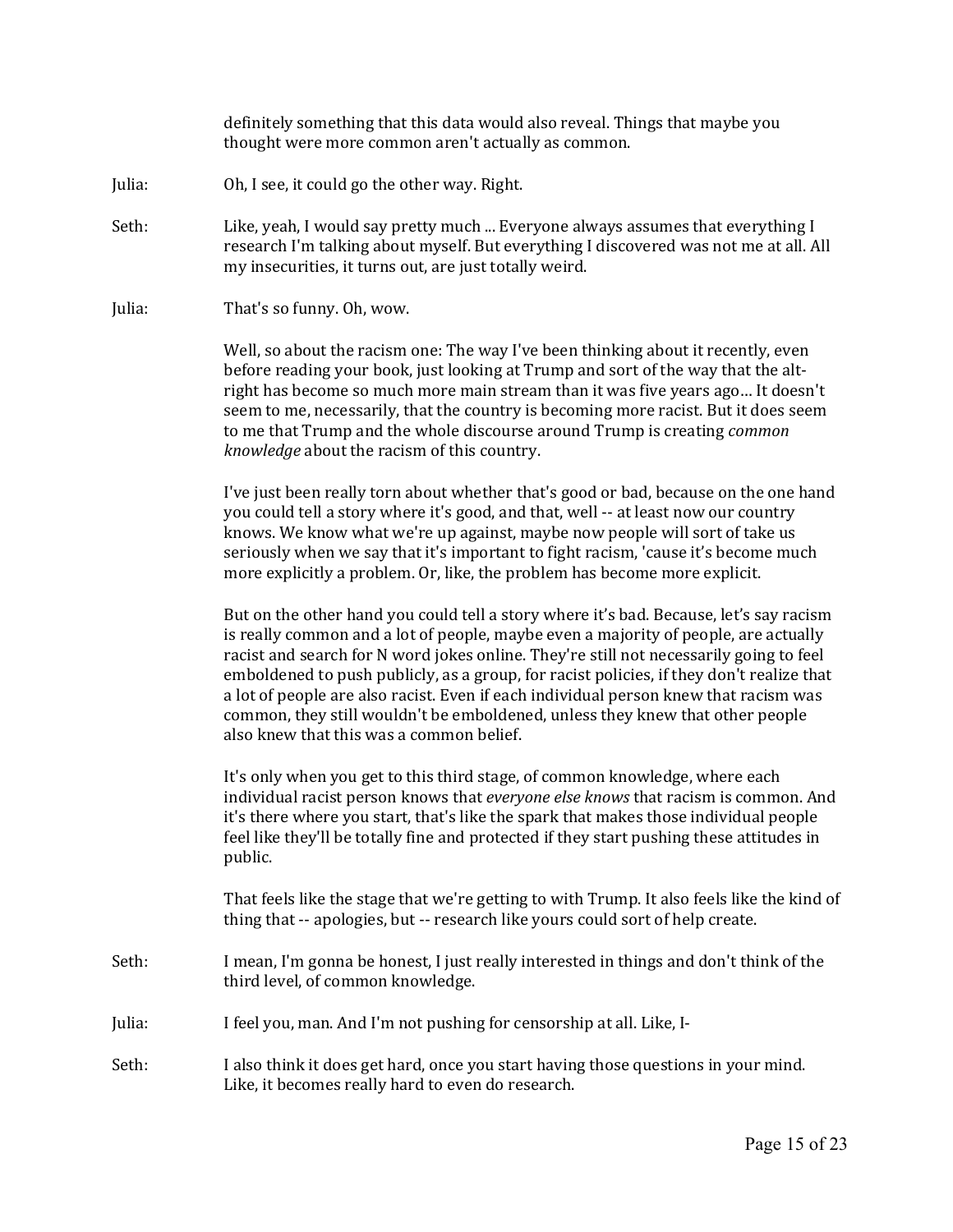|        | But I do take your  I think the other one, I think antisemitism is another one where<br>it's not even that antisemites don't know that there are other antisemites with<br>them. I've done a lot of research on Stormfront and a lot of the white nationalist<br>movement, and I think a lot of people -- it kind of tends to be younger people. More<br>frequently men, who are just kind of unhappy with their life, and looking for<br>something to latch onto. I think literally just hearing the word Stormfront, or<br>hearing the phrase, "Jews create problems in society," can allow that to fill the<br>vacuum instead of something else. |
|--------|-----------------------------------------------------------------------------------------------------------------------------------------------------------------------------------------------------------------------------------------------------------------------------------------------------------------------------------------------------------------------------------------------------------------------------------------------------------------------------------------------------------------------------------------------------------------------------------------------------------------------------------------------------|
| Julia: | Oh, I see. So you're suggesting that the risk is not the thing I was describing, of<br>people who are already racist feeling emboldened to be public about it, or push for<br>racist policies publicly. You're saying people who are sort of at a tipping point, and<br>they could go either way -- if these views are more common or mainstream, or<br>they're more likely to encounter them, that could tip them into being racist when<br>they otherwise wouldn't?                                                                                                                                                                               |
| Seth:  | Yeah, I think with antisemitism that's the fear. 'Cause in the United States it's not,<br>like -- at least two years ago, it just wasn't on people's minds. I don't think many<br>people were hearing these conspiracy theories.                                                                                                                                                                                                                                                                                                                                                                                                                    |
| Julia: | Yeah.                                                                                                                                                                                                                                                                                                                                                                                                                                                                                                                                                                                                                                               |
| Seth:  | Now they are, more. You actually do see them in Google search data, where like,<br>Steve Bannon gets in the news, then you see people in Montana searching for Steve<br>Bannon, then they're searching for white nationalism, then they're searching for<br>Stormfront, then they're searching for "Jews are evil."                                                                                                                                                                                                                                                                                                                                 |
| Julia: | Oh my God.                                                                                                                                                                                                                                                                                                                                                                                                                                                                                                                                                                                                                                          |
| Seth:  | So it's like, I think it just wasn't on their mind at all, and then by being told it, it is on<br>their mind. So, yeah, this is all incredibly explosive and dangerous.                                                                                                                                                                                                                                                                                                                                                                                                                                                                             |
| Julia: | Yeah.                                                                                                                                                                                                                                                                                                                                                                                                                                                                                                                                                                                                                                               |
| Seth:  | I do think we can use this data to research and understand better what causes it.<br>But, maybe I should leave my research for academic journals that nobody reads and<br>not The New York Times.                                                                                                                                                                                                                                                                                                                                                                                                                                                   |
| Julia: | Just write really boring, really dry articles.                                                                                                                                                                                                                                                                                                                                                                                                                                                                                                                                                                                                      |
| Seth:  | Yeah.                                                                                                                                                                                                                                                                                                                                                                                                                                                                                                                                                                                                                                               |
| Julia: | Just, the last thing on that point. You're probably more familiar with these studies<br>than I am. But, I know there's a whole body of research in, I think, behavioral<br>economics studying how social proof works as an influence tactic. What they find is<br>that it often backfires.                                                                                                                                                                                                                                                                                                                                                          |
|        | Like when we try to urge people to stop some behavior, often the way we intuitively<br>try to phrase it is - well, I'll take a simple example: "God, you know, everyone's been                                                                                                                                                                                                                                                                                                                                                                                                                                                                      |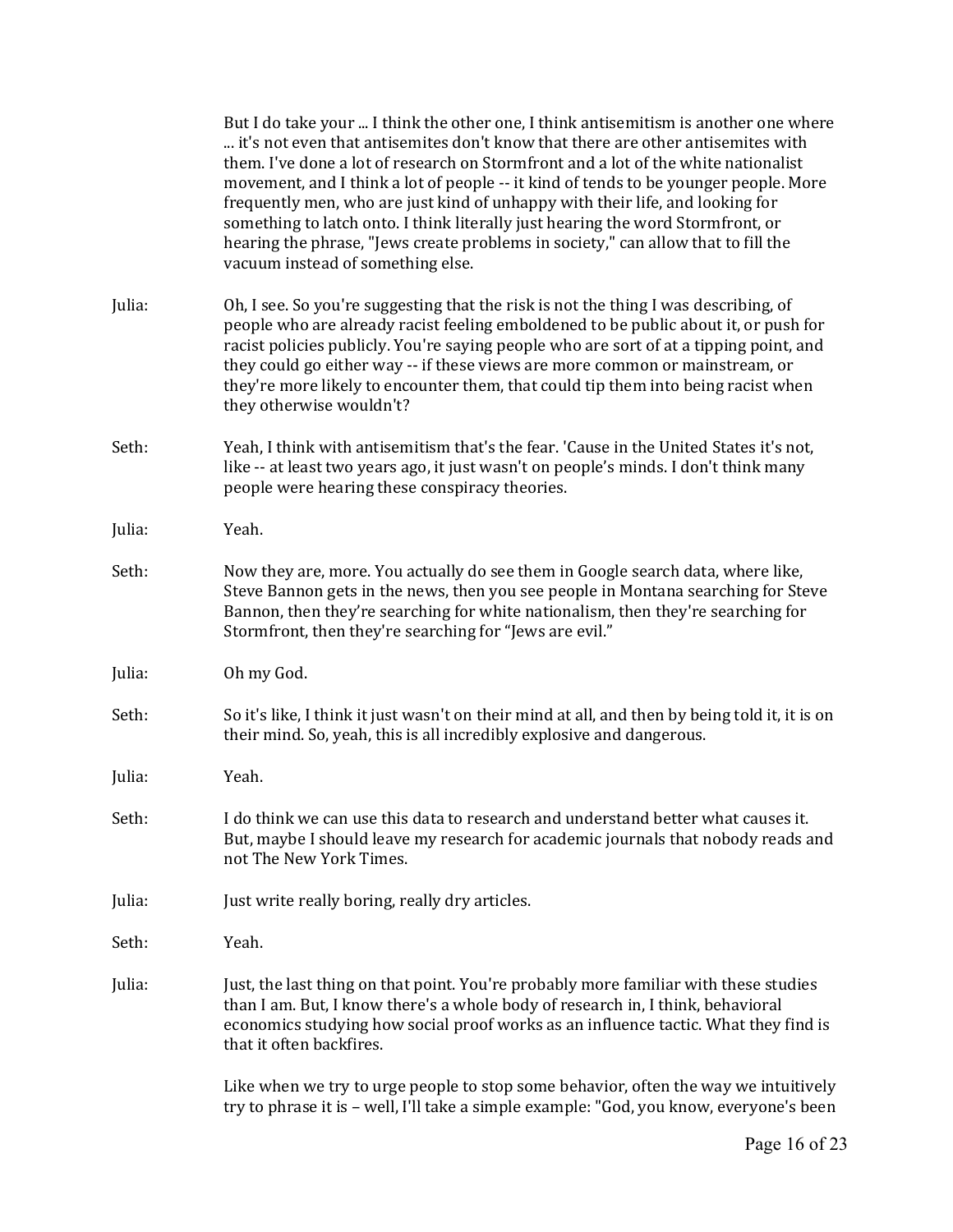|        | failing to rinse their dishes off before they put them in the dishwasher. Please stop<br>that, because then the dishwasher can't clean them." You might think that such a<br>statement would cause people to rinse their dishes off before they put them in the<br>dishwasher, but actually what it does is it backfires. Because the part that people<br>focus on is, "Oh everyone's doing this? Everyone's not rinsing their dishes off? Well<br>then, I feel like it's okay for me to not rinse my dishes as well. Because apparently<br>this is a more common thing than I realized, so I don't have to feel so guilty about it<br>like I used to."                                                          |  |
|--------|------------------------------------------------------------------------------------------------------------------------------------------------------------------------------------------------------------------------------------------------------------------------------------------------------------------------------------------------------------------------------------------------------------------------------------------------------------------------------------------------------------------------------------------------------------------------------------------------------------------------------------------------------------------------------------------------------------------|--|
| Seth:  | Yeah. It's really interesting. I think we definitely can use this data to understand all<br>these effects more, like social proof and backfiring. But yeah, definitely just as far as<br>making ideas available to the masses, it's obviously complicated what helps and<br>what hurts.                                                                                                                                                                                                                                                                                                                                                                                                                          |  |
| Julia: | Yeah. Anyway, I'll leave you alone on this topic. I'm sympathetic, it's a tricky<br>question, and I don't favor censorship, so. I'm not telling you to stop doing your<br>research.                                                                                                                                                                                                                                                                                                                                                                                                                                                                                                                              |  |
|        | Let's instead talk about political polarization. So this was another really interesting<br>part, for me, 'cause I've read a lot about the filter bubble theory. That the internet<br>and social media are making us all more politically polarized.                                                                                                                                                                                                                                                                                                                                                                                                                                                              |  |
|        | Because, well, for one thing there's just so many different sources we could choose<br>to consume on the internet. So because of confirmation bias, and motivated<br>reasoning, we have more opportunity to seek out the sources that agree with us and<br>validate our preexisting beliefs on the internet than we used to. Then secondly, tech<br>companies like Google or Facebook are making the problem worse by customizing<br>our search results, or customizing our Facebook news feed with an eye to results<br>that we're going to like, click on and read. And that's gonna be the stuff that<br>supports what we already believe. So they're sort of making the filter bubble<br>problem even worse. |  |
|        | You talk about some research in your book that contradicts this theory. How does<br>that go?                                                                                                                                                                                                                                                                                                                                                                                                                                                                                                                                                                                                                     |  |
| Seth:  | Yes, but it's not my research, it's Jessie Shapiro and Matt Gentzkow. They've<br>basically been studying exposure to different political views offline and online. So<br>how frequently do you watch TV, watch news with different viewpoints? How<br>frequently do you have friends with different viewpoints? How frequently do you<br>have work colleagues with different viewpoints? How frequently are you exposed to<br>different viewpoints online?                                                                                                                                                                                                                                                       |  |
|        | They say that contrary to this conventional wisdom, you're actually more likely to<br>be exposed to viewpoints online than offline. There are kind of a couple reasons for<br>this. One is that despite this idea that there's kind of this long tail, and there are all<br>these random websites, and you can find what ever information you want The vast<br>majority of people get most of their news from only a few sources. You know, Yahoo<br>News, I think AOL News still maybe, or a couple other ones.                                                                                                                                                                                                 |  |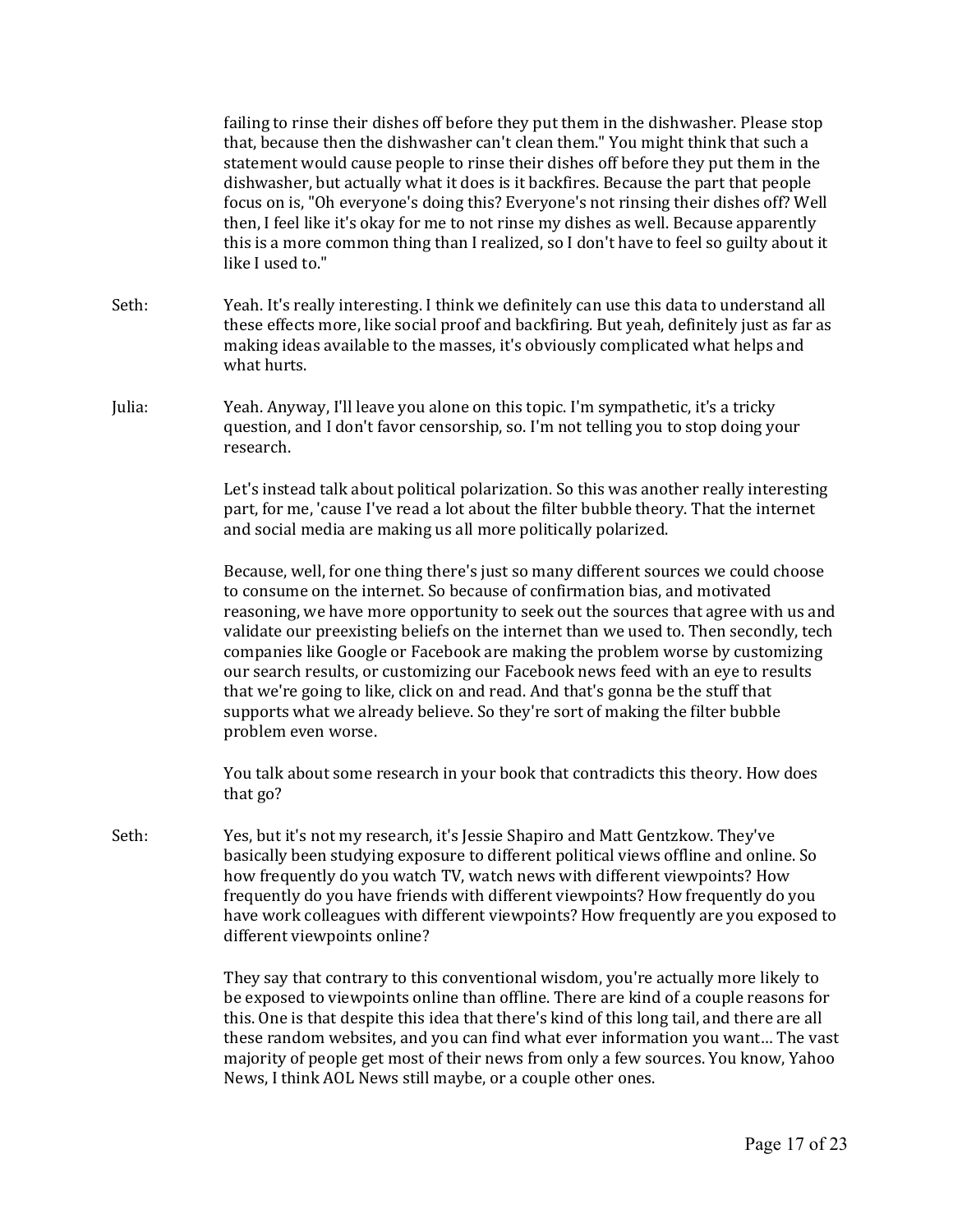| Julia: | Really, people use Yahoo News? |  |
|--------|--------------------------------|--|
|--------|--------------------------------|--|

- Seth: Yahoo News is one of the big ones. I don't even know.
- Julia: It just goes to show I'm in a bubble 'cause I had no idea people use Yahoo News.
- Seth: Yeah, all this research on the internet just tells me how good I ... I thought it was gonna make me feel better, but I'm like, weird in all dimensions.

But yeah, so there are like four main sites that everyone goes to. The other reason is that, like, social media, that's kinda considered the biggest cause of this filter bubble. That people just talk to their friends. But even that's not quite as extreme as people think, 'cause on Facebook ... This might be different on Twitter, which I haven't studied yet. But on Facebook you tend to associate with your weak ties. So you're not just friends on Facebook with the people you hang out with offline, but you're also friends with uncles you haven't talked to in five years, and high school acquaintances you haven't talked to in 20 years. These people are much more likely to have different viewpoints than you do.

I think one of the big points to that research is that we experience filter bubbles offline. Like a huge number of the people we come across in our offline lives, share our political views. So our friends share our political views, our family members share our political views, our colleagues share our political views.

- Julia: That's been going up over the years hasn't it?
- Seth: Yeah it has. Our neighbors share our political views. So, like, even though it's true that people online, we tend to associate more with people online with our political views, than without our political views, it's not more extreme than the phenomenon offline.

They also found, recently, that the biggest increase in political polarization has been amongst elderly people -- who are the least likely to use social media. And the least likely to use the internet frequently. So it doesn't seem to be caused by the internet.

Julia: That is definitely interesting, and it throws a wrench in my common sense model of the world. I almost wonder if we need a two-factor model -- where there's, maybe, use of social media on the one hand, and then consumption of, like, talk radio on the other hand. Maybe the consumption of talk radio explains the polarization of older people.

> I don't know, I'm just spitballing here. But it's not obvious to me that—like, the fact that older people use social media less, and are more polarized… assuming that is true, it doesn't definitively refute the theory that social media could be, all things equal, controlling for talk radio, could be making things worse.

Seth: Yeah, there's a lot going on. But I think there are other points in general, like there's huge polarization offline, I think is definitely true.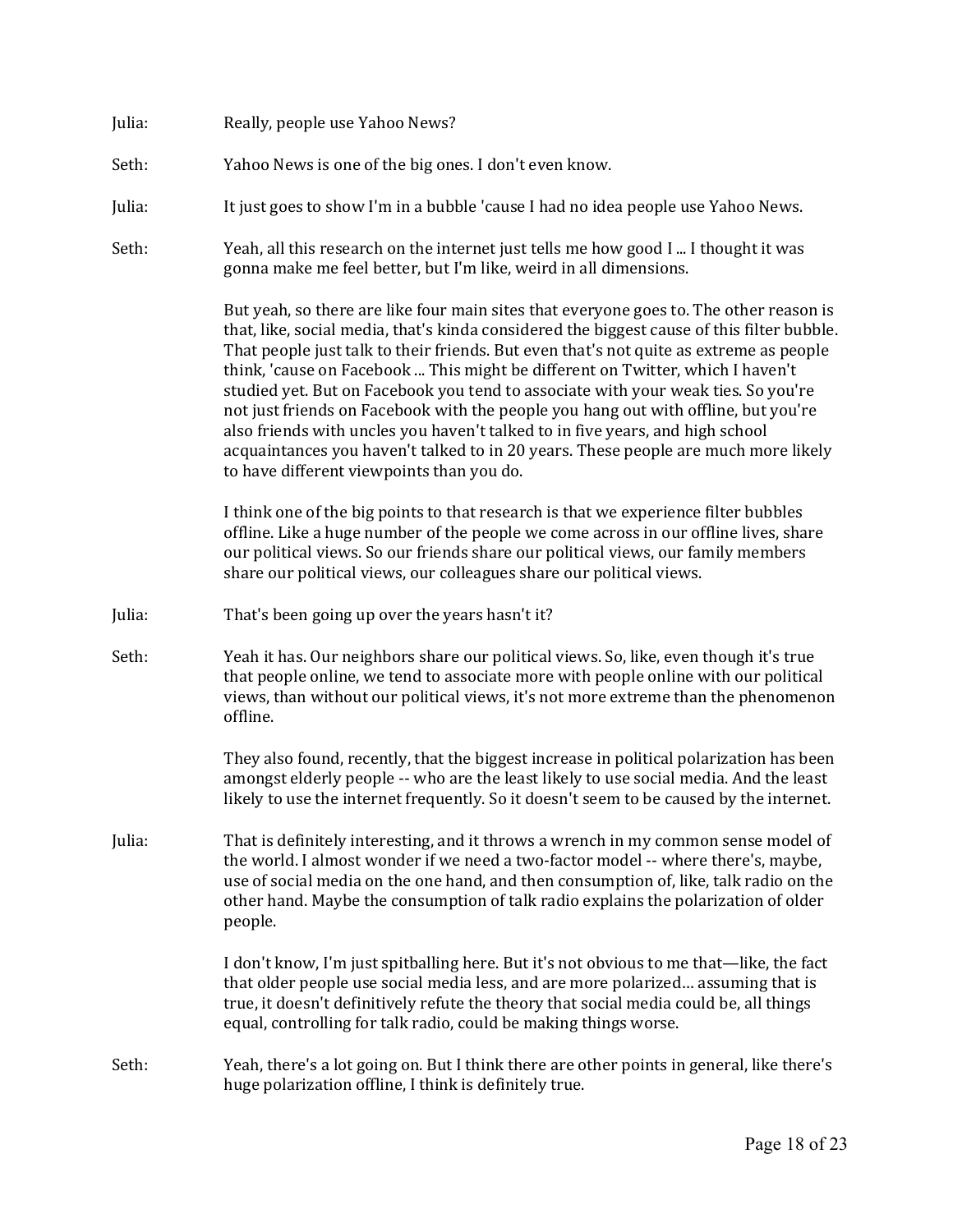| Julia: | Yeah, that is true, and it's getting worse. So it's gotta be part of the solution - sorry,<br>part of the explanation, rather.                                                                                                                                                                                                                                                                                                                                                                                                                                  |
|--------|-----------------------------------------------------------------------------------------------------------------------------------------------------------------------------------------------------------------------------------------------------------------------------------------------------------------------------------------------------------------------------------------------------------------------------------------------------------------------------------------------------------------------------------------------------------------|
| Seth:  | Yeah.                                                                                                                                                                                                                                                                                                                                                                                                                                                                                                                                                           |
| Julia: | But, okay. I'm just talking, not about research, but about my own anecdotal<br>observations and impressions. One thing that social media seems to be worsening is<br>that  yes, in real life I'm going to sometimes -- not super often, but sometimes --<br>encounter people who have different political opinions from me. But probably our<br>interactions are going to be kind of polite and friendly, because in general, people in<br>real life are polite and friendly to each other.                                                                     |
|        | But online, people's interactions with people with differing opinions are much less<br>likely to be polite and friendly. Because the internet, you know, it emboldens us to<br>not be polite and friendly. We don't really feel like those other people are people.                                                                                                                                                                                                                                                                                             |
|        | So it seems quite plausible to me that there's something about the anonymity of the<br>internet -- and those weak ties that we're encountering, you know, saying things<br>that we disagree with -- that could be making polarization worse. Making people feel<br>antagonized by, and antagonistic towards, people with differing views, that they<br>didn't previously feel. Does that contradict the data?                                                                                                                                                   |
| Seth:  | Yeah, that definitely Well, Facebook, it wouldn't be anonymous. It would probably<br>be more anonymous if you just randomly come across someone who you're not<br>gonna see again than a weak contact on Facebook.                                                                                                                                                                                                                                                                                                                                              |
| Julia: | So, "anonymous" isn't quite the right word. But still I think, even on Facebook, with<br>people whose names you can see, even people whose identities you know,<br>something about the Internet medium makes people more likely to be rude, I've<br>found.                                                                                                                                                                                                                                                                                                      |
| Seth:  | That's possible, I don't know. I mean, I remember, I've definitely been in, in person<br>situations that have been pretty rude. I'd be interested to see the data on that. I<br>remember in high school, which was the last time I was with a lot of people with<br>opposing political views, for me it was pretty wild, and rude, and obnoxious, and<br>screaming. So, I don't know.                                                                                                                                                                           |
| Julia: | Okay. Maybe it's my politeness bubble then.                                                                                                                                                                                                                                                                                                                                                                                                                                                                                                                     |
| Seth:  | I don't know. Yeah, I think, it definitely does seem like the political conversation on<br>Facebook is unusually hostile. But, I don't know.                                                                                                                                                                                                                                                                                                                                                                                                                    |
| Julia: | Well, one other thing I wanted to make sure I ask you before we have to wrap up, is<br>a problem in general -- with research of any kind really, but especially with big data.<br>It's the problem of data mining: So, you report all of these examples of fascinating<br>correlations. And often there's a very plausible story for that correlation and it's<br>hard to come up with other plausible stories. But still, in the back of my mind as I'm<br>reading these findings, is "How many other correlations did Seth, or the researchers,<br>look for?" |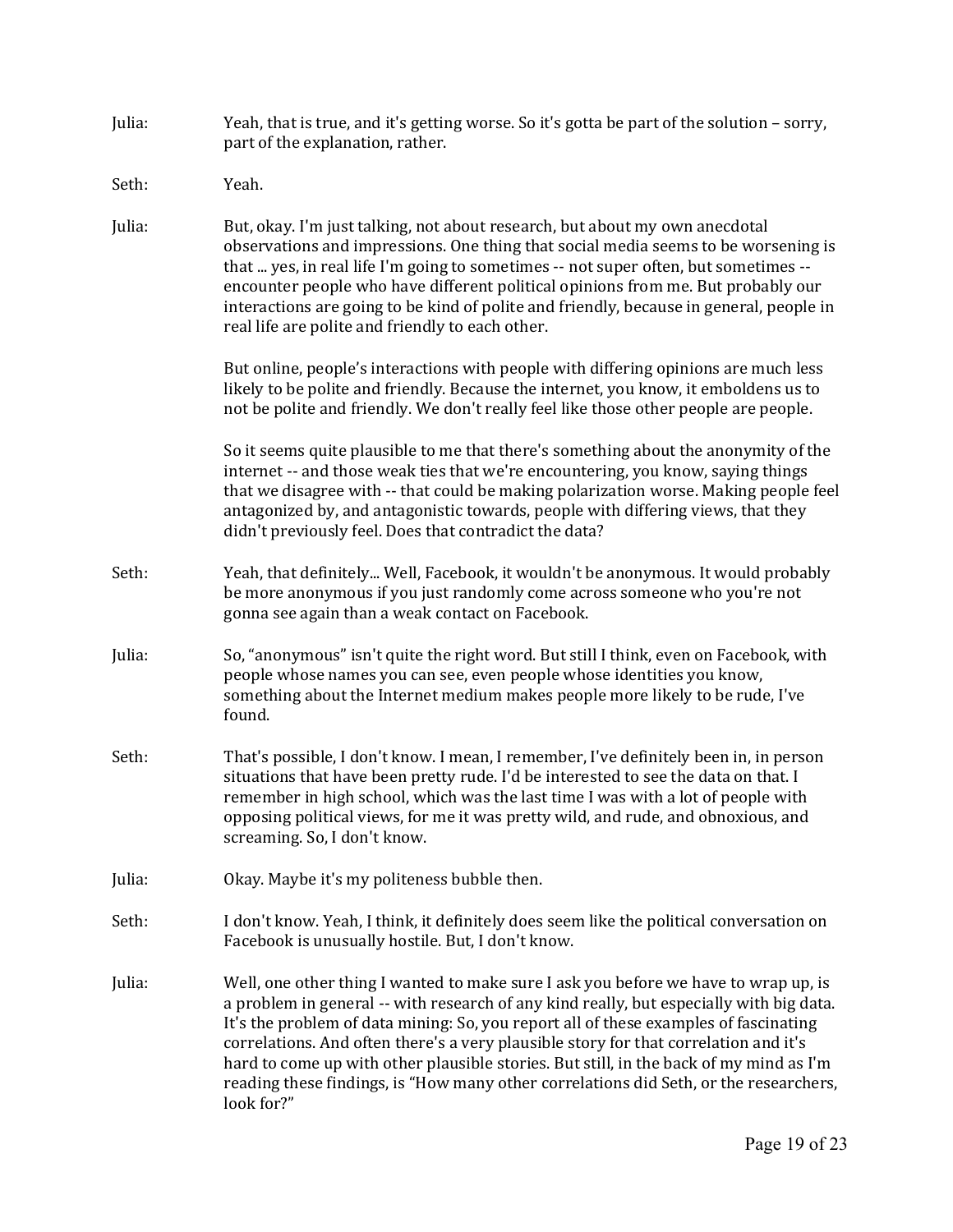Like, if you find, for example -- this is just a made up example -- that people who search for fashion magazines, or read fashion magazines online, are also especially likely to search for the phrase, "I'm fat." That could be presented as evidence that reading fashion magazines makes people self conscious or insecure. But it could also be the case that there were a lot of other correlations that the researchers searched for, like searching for the phrase, "I'm overweight," or, "I'm ugly," or, "My hair is ugly," or something like that. Maybe there weren't any of those correlations, but you find one for the phrase, "I'm fat," and present that as evidence of this effect.

And that's just always a problem in research. But it just seems especially like there's so many different things you look for in this data, and in big data in general. Is this a problem you're sort of trying to mitigate? Do you like, pre-register your studies in any way, or keep track of the correlations you search for, or anything like that?

- Seth: I definitely try to mitigate it. I agree it's a huge problem, so, you know -- the things I present in the book were things that I thought survived. I talk about how the top question women have about their husbands is, you know, if you do the phrase, "Is my husband," the top way to complete that is, "Is my husband gay?"
- Julia: Yeah. Wow.
- Seth: They could be like, if they do it in other ways. Like, maybe, when they're searching whether he's depressed, they're like, "Signs husband is depressed." That's much more common than, "Signs husband's gay." But if you actually put together all the different variants -- you know, it's not exactly the numbers I put, where it's eight times more likely to be depressed. But maybe if you put them all together it's like seven point eight, six times more likely. So I felt like that one, you know, held up. Or like, I talk about how the top search with "My husband wants," in India is, "My husband wants me to breastfeed him."
- Julia: Yeah, that one really threw me for a loop. No offense, India.
- Seth: Yeah, which really throws people for a loop and is pretty wild. Especially since nobody talks about, like nobody acknowledges it even after this research. As I found, but that one could be like, is that just one way to phrase it? But, if you do all kinds of different variants of the same thing, like if you do, "Tips on breastfeeding." Like in pretty much all country's in the world, not surprisingly, 99% of searches on "Tips to breastfeed" are tips to breastfeed a child. But in India they're about equally split between tips to breastfeed a child and tips to breastfeed a husband.
- Julia: Oh, my God. Wow.
- Seth: So I definitely do, I like to think that the things behind my research are thought through. The other thing that Google does is they have categories now. So if you're looking up anxiety, they'll categorize a whole bunch of anxiety searches, and related searches. So "anxiety symptoms," "anxiety health," and "anxiety what do I do." Anxiety and anxious, whatever. They'll put them all together in a basket of anxiety. So I think that helps a lot of people.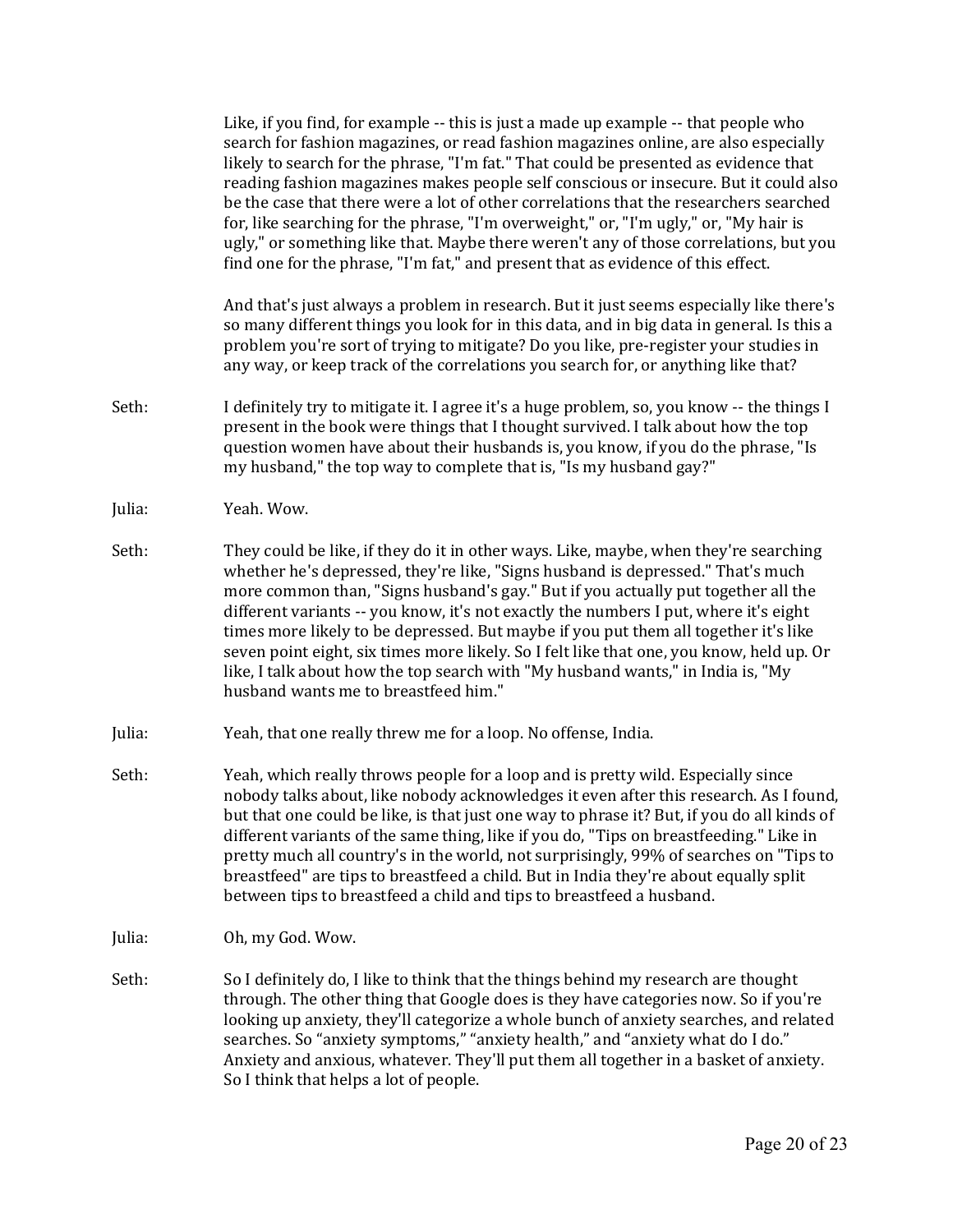| Julia: | That sounds terrifying. A basket of anxiety.                                                                                                                                                                                                                                                                                                                                     |
|--------|----------------------------------------------------------------------------------------------------------------------------------------------------------------------------------------------------------------------------------------------------------------------------------------------------------------------------------------------------------------------------------|
| Seth:  | Yeah. It's terrifying, but it does help with the cherry-picking, I think. Because they've<br>kinda done all the work behind the scenes to make one big category.                                                                                                                                                                                                                 |
|        | But I think, you know, it's definitely an issue. I think in general you want things that<br>work out of sample, and hold up to other researchers. So, definitely when you're<br>reading something, if it's a first pass and hasn't been reproduced 100 times, I think<br>some skepticism is definitely warranted.                                                                |
| Julia: | Hey, Seth, maybe you could make available your search history for the search terms!<br>So that people could see what you searched for, and what different combinations<br>your tried, and so on and so forth.                                                                                                                                                                    |
| Seth:  | Yeah. They'll see what a liar I am, and how much cherry picking I do.                                                                                                                                                                                                                                                                                                            |
| Julia: | And you could just say, well, you know, everybody lies. It's right there in the title.<br>You know, I told you up front.                                                                                                                                                                                                                                                         |
|        | Well, we're just about out of time. So, before we close, Seth, I want to invite you to<br>give the Rationally Speaking pick of the episode. That's a book, or a blog, or a<br>website or something that has influenced your thinking in some way. What's your<br>pick for this episode?                                                                                          |
| Seth:  | Well, actually I had a meta point about this pick.                                                                                                                                                                                                                                                                                                                               |
| Julia: | Oh, sure. As you know, I'm all about meta points.                                                                                                                                                                                                                                                                                                                                |
| Seth:  | An hour and a half before our conversation, when you told me that I need to pick<br>something that influenced my thinking, I started looking through my Kindle, and I<br>realized that all the things on the top that I've been reading recently, and that have<br>hugely influenced me, are all books I'm extremely embarrassed about and would<br>never announce to the world. |
| Julia: | Amazing, I love it.                                                                                                                                                                                                                                                                                                                                                              |
| Seth:  | That kind of goes to <i>Everybody Lies</i> , right? So I had to go through, like, getting<br>through all this cheesy self help things, and-                                                                                                                                                                                                                                      |
| Julia: | So we should really all share our, you know, Kindles and our Netflix watching<br>history and everything. So we wouldn't be embarrassed.                                                                                                                                                                                                                                          |
| Seth:  | Right. I think that might be more useful than asking for a pick, which inevitably gets<br>me to find something that maybe people haven't heard of but makes me sound like I<br>know something other people don't, and intellectual, whatever.                                                                                                                                    |
| Julia: | Yes, I should just ask my guest on the air to open up their Kindle and randomly pick<br>a book and tell me what it is.                                                                                                                                                                                                                                                           |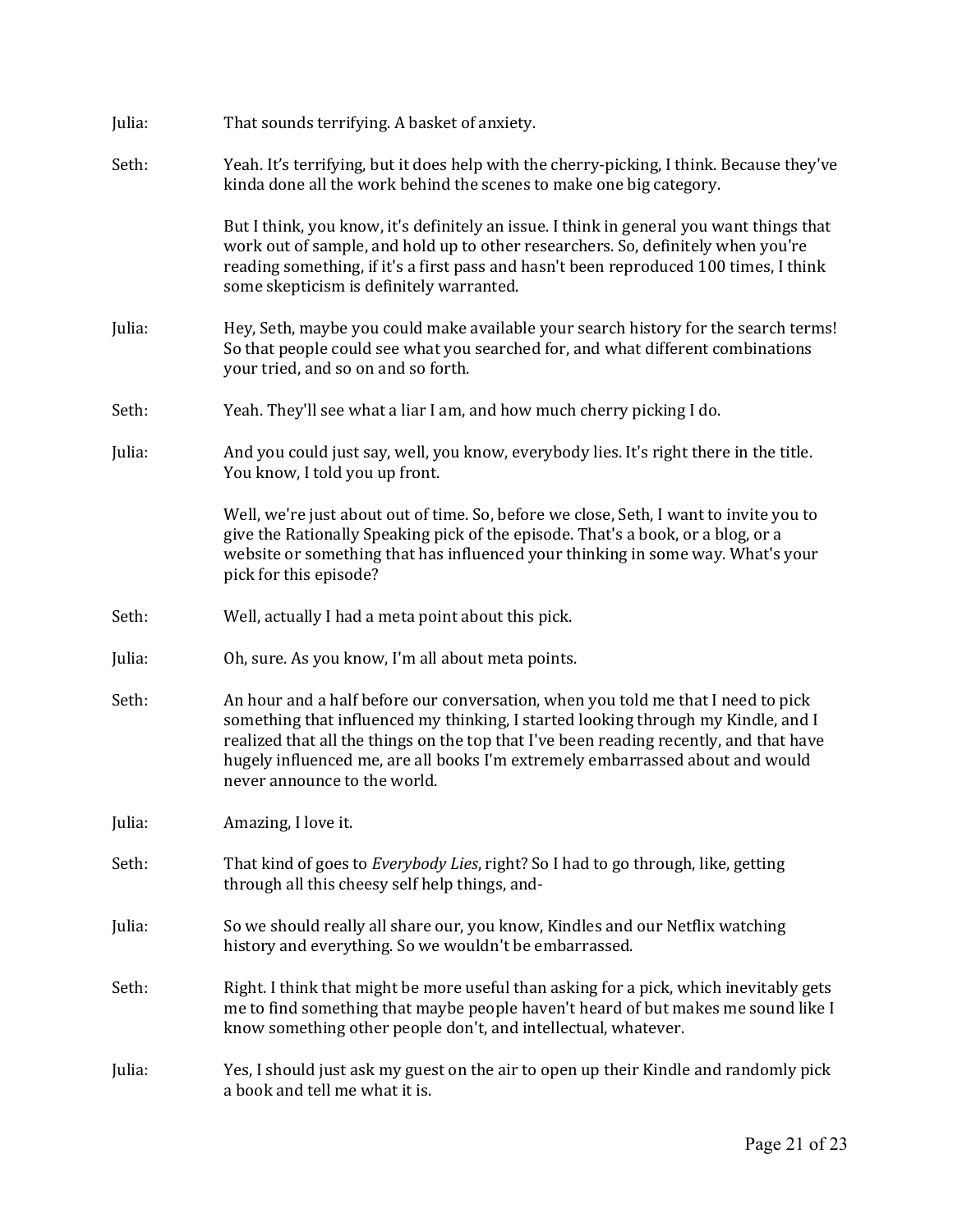| Seth:  | Yeah.                                                                                                                                                                                                                                                                                                                                                                                                                                                                                                                                                                                                                                                                                                                     |
|--------|---------------------------------------------------------------------------------------------------------------------------------------------------------------------------------------------------------------------------------------------------------------------------------------------------------------------------------------------------------------------------------------------------------------------------------------------------------------------------------------------------------------------------------------------------------------------------------------------------------------------------------------------------------------------------------------------------------------------------|
| Julia: | Anyway, sorry. So what is your filtered, you know, respectable-ized pick?                                                                                                                                                                                                                                                                                                                                                                                                                                                                                                                                                                                                                                                 |
| Seth:  | I'm gonna go with Steven Pinker's "The Better Angels of Our Nature." I know<br>everybody knows this book, but the reason I'm recommending it is because I hadn't<br>read it actually. I just knew about it and I knew the argument.                                                                                                                                                                                                                                                                                                                                                                                                                                                                                       |
|        | I didn't really see anybody come back against the argument. So I thought, okay, like,<br>the media exaggerates. You know, the media loves to talk about individual crimes.<br>They make us think that we have this huge crime problem, but really it goes down<br>over time. I just thought that, like, two sentence  or whatever, that summary was<br>enough and all you need to know.                                                                                                                                                                                                                                                                                                                                   |
| Julia: | Right.                                                                                                                                                                                                                                                                                                                                                                                                                                                                                                                                                                                                                                                                                                                    |
| Seth:  | But recently I read the whole book and I was kinda blown away by how thoughtful it<br>is, and how smart it is. The whole idea of the civilizing process, how everybody's<br>impulses are kind of  that people have an inherent tendency to just follow their<br>impulses. You have to basically stop people from doing that, in all dimensions. That's<br>kinda how we got violence down, and one of the reasons -- I don't know if I totally<br>believe this, but -- one of the reasons Pinker thinks crime rose in the 1960s was<br>because the hippies kinda stopped this whole idea that you have to not follow your<br>instincts. So, I just found it very smart and very interesting, and worth a 700 page<br>read. |
| Julia: | Nice.                                                                                                                                                                                                                                                                                                                                                                                                                                                                                                                                                                                                                                                                                                                     |
| Seth:  | Even if you know the two sentence summary.                                                                                                                                                                                                                                                                                                                                                                                                                                                                                                                                                                                                                                                                                |
| Julia: | So you updated about human nature from the book, and civilization, I imagine. Did<br>you also update about your ability to understand books based on their summaries in<br>the media? Or just Pinker, is he an exception?                                                                                                                                                                                                                                                                                                                                                                                                                                                                                                 |
| Seth:  | Pinker in general, I think. I've kinda re-read all his books recently and I've always<br>had the response that they're a lot better than I had realized. I think at first I either<br>got the summary, or skimmed them while I was reading my self help and then more<br>recently I've read them more seriously, and been very impressed by them. But I<br>don't know if that's a general principle.                                                                                                                                                                                                                                                                                                                      |
| Julia: | I mean one general principle I've been noticing is how often people will claim, like,<br>"So-and-so wrote in his book" and then they'll say something offensive. But the<br>actual book makes a much more nuanced point that explicitly disavows the<br>offensive interpretation. But it becomes common knowledge, because very few<br>people actually read the book, so they just repeat what they heard other people say<br>was in the book.                                                                                                                                                                                                                                                                            |
| Seth:  | That definitely, yeah.                                                                                                                                                                                                                                                                                                                                                                                                                                                                                                                                                                                                                                                                                                    |